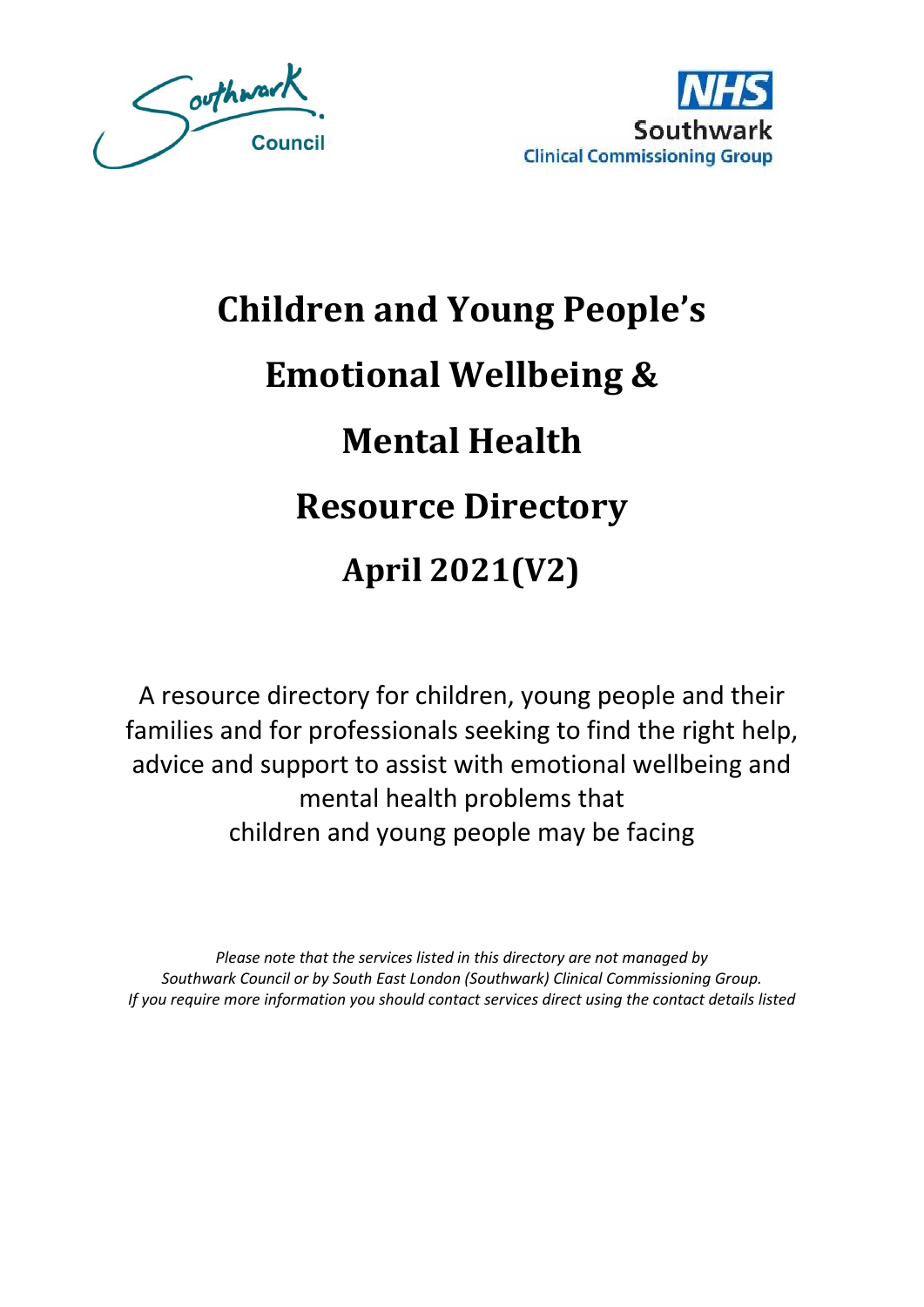# **Contents**

| Southwark Child and Adolescent Mental Health Service (CAMHS)  3      |      |
|----------------------------------------------------------------------|------|
|                                                                      |      |
|                                                                      |      |
| EMOTIONAL WELLBEING AND MENTAL HEALTH SUPPORT ORGANISATIONS  6       |      |
|                                                                      |      |
|                                                                      |      |
|                                                                      |      |
|                                                                      |      |
|                                                                      |      |
|                                                                      |      |
|                                                                      |      |
|                                                                      |      |
|                                                                      |      |
|                                                                      |      |
|                                                                      |      |
| Southwark Child and Adolescent Mental Health Service (CAMHS)  12     |      |
|                                                                      |      |
|                                                                      |      |
|                                                                      |      |
|                                                                      | . 14 |
| Maudsley Centre for Child & Adolescent Eating Disorders (MCCAED)  15 |      |
|                                                                      |      |
|                                                                      |      |
| OASIS : South London & Maudsley NHS Foundation Trust (SLaM)  18      |      |
|                                                                      |      |
|                                                                      |      |
|                                                                      |      |
| EMOTIONAL WELLBEING AND MENTAL HEALTH SUPPORT WEBSITES  22           |      |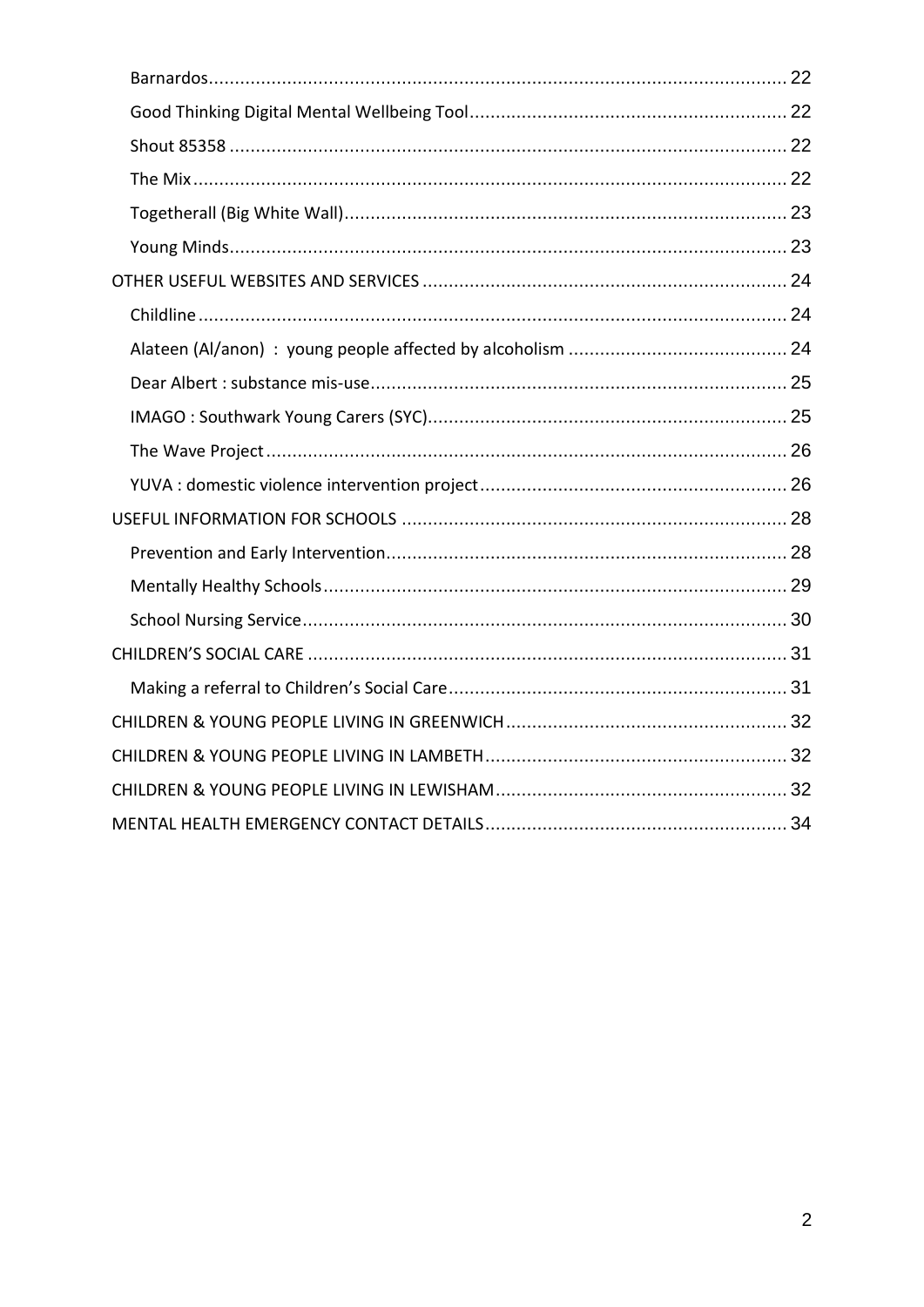# **SOUTHWARK'S CORE SERVICES**

## <span id="page-3-1"></span><span id="page-3-0"></span>**Southwark Child and Adolescent Mental Health Service (CAMHS)**

Southwark's Child and Adolescent Mental Health Services (CAMHS) is provided by South London and Maudsley NHS Foundation Trust (SLaM)

**Age range:** 0 – 18 years

Southwark CAMHS has several multidisciplinary teams:

**Child and Family Service** provides specialist assessment and treatment to children and young people with mental health problems aged up to 12, parents and families. It also includes a mini team called The Hope Project at Southwark CAMHS who work with children, young people and their families who have been affected by traumatic events. These might include one-off life events, such as a road traffic accident, or experiences of abuse and violence that have occurred over a longer period of time

**Adolescent Team** provides specialist assessment and mental health treatment to children and young people aged between 12 and 18. The team provides a service for high risk, high impact adolescents. It maintains close links with the inpatient adolescent units within the trust, early onset psychosis teams in the borough, and with the local Youth Offending Service. This team is based at Mapother House.

**Neuro-Developmental Service** provides specialist assessment and treatment to children and young people with neuro-developmental difficulties (i.e. learning (intellectual) disability, autism spectrum disorders, ADHD), and associated mental health problems. This team works alongside colleagues in community health and social care, and is based at Sunshine House

**Carelink** provides specialist assessment and treatment to children and young people who are in permanent Looked After Child care arrangements. This team works closely with children's social care and is based at the Lister Health Centre.

**CAMHS clinicians also work within the Early Help Service and the Families First service**  located in Children's Services providing child and adolescent mental health intervention in community settings.

**Costs:** No charge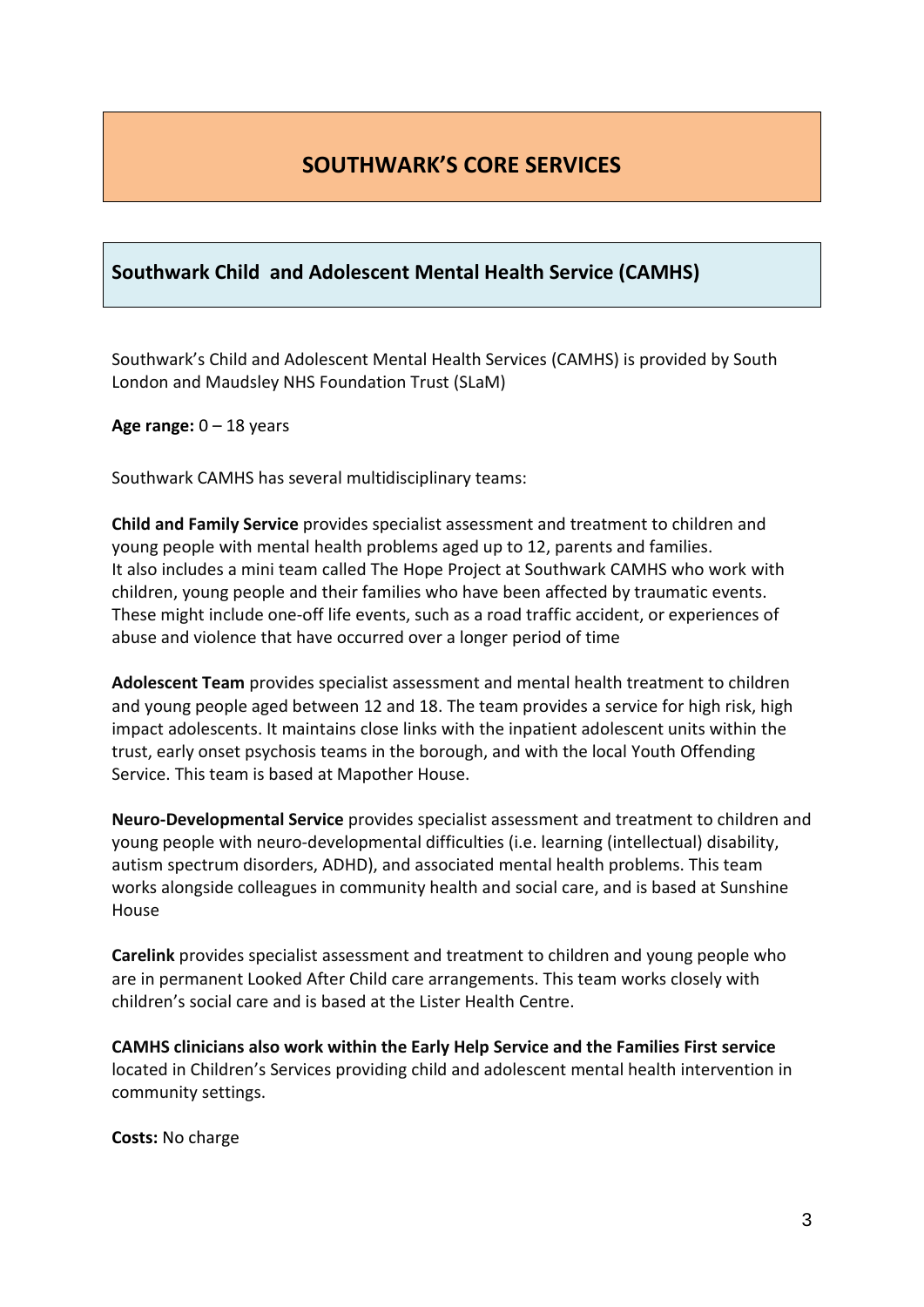**Contact** CAMHS.SouthwarkReferrals@slam.nhs.uk Telephone : 020 3228 7777

#### **For further information** :-

https://localoffer.southwark.gov.uk/wellbeing/mental-and-emotional-health-services/southwarkcamhs-service/

## <span id="page-4-0"></span>**The Nest**

The Nest provide a service to young people at the point of need, without the need for a professional referral., offering early intervention and prevention for emotional issues and low-level mental health such as worries, anxieties and stress.

**Age range:** 11 – 25 year olds

**Accepts** Self referrals - 'Open Access'

#### **Description of service:**

The Nest provides young people and families with the opportunities, experiences, and tools to enable them to develop their physical, emotional and social capabilities. Our non-clinical intervention offers youth work, person-centred counselling, psychological wellbeing practices and traditional talking therapies via 1:1 sessions, group work, virtual resources and peer mentoring.

Offers drop in sessions at premises in Rye Lane, Peckham

**Costs:** No charge

**For further information**: thenest@groundwork.org.uk https://www.thenestsouthwark.org.uk/contact/ 0208 138 1805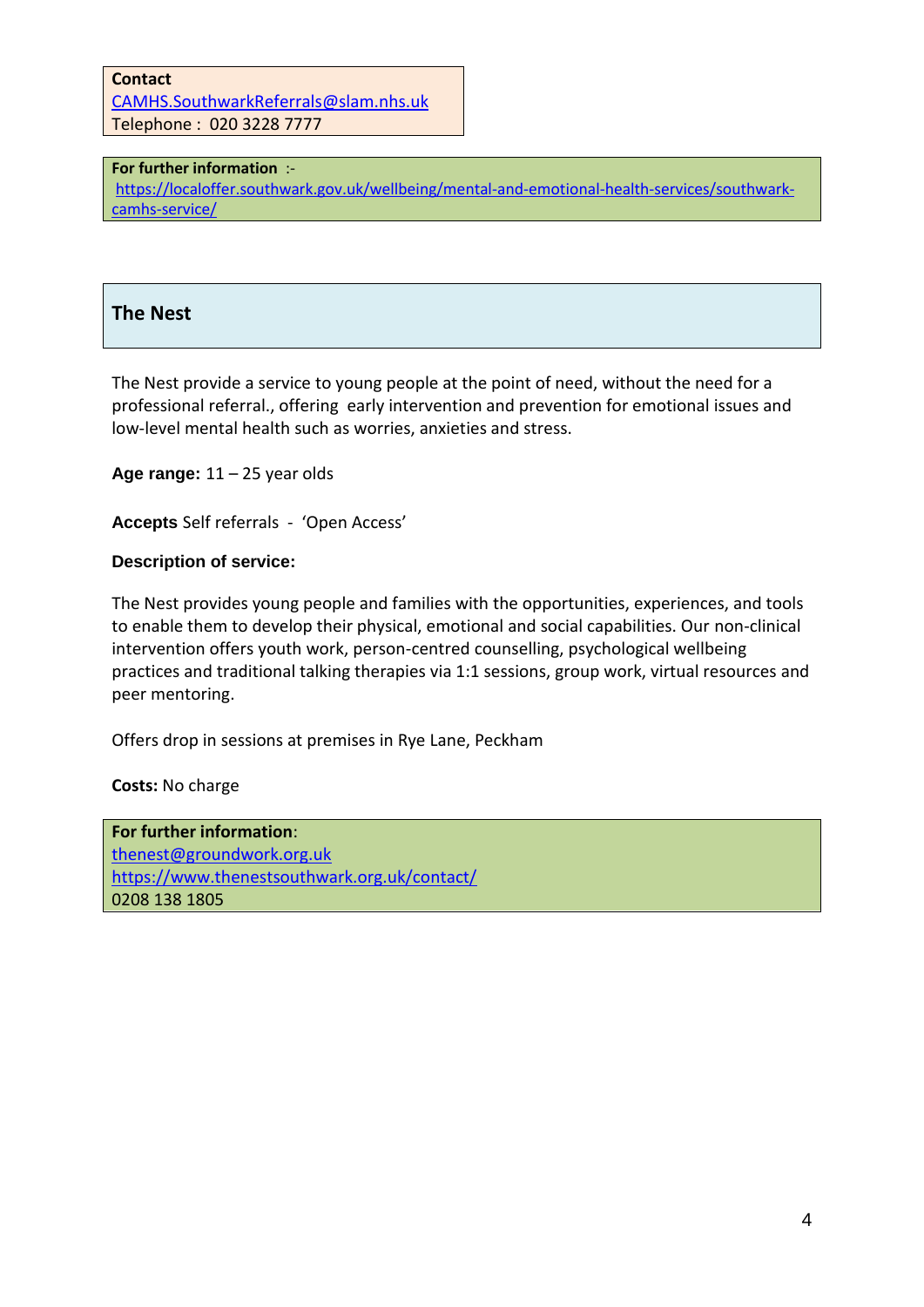## <span id="page-5-0"></span>**KOOTH**

An online platform to help children and young people who are vulnerable to / or experiencing common mental health issues.

**Age range:** 11 to 18, up to 25 for young people who are care leavers

**Referrals :** Web-based, no referral required

#### **Description of service**:

Online, anonymous mental health services for children, young people and adults. accessible through mobile, tablet and desktop and free at the point of use.

Includes: Magazines and articles , discussion boards, chat with the team

Available until 10pm each night, 365 days per year, providing out of hours service for advice and support.)

**Costs**: No charge

**For further information**: https://www.kooth.com/index.html%20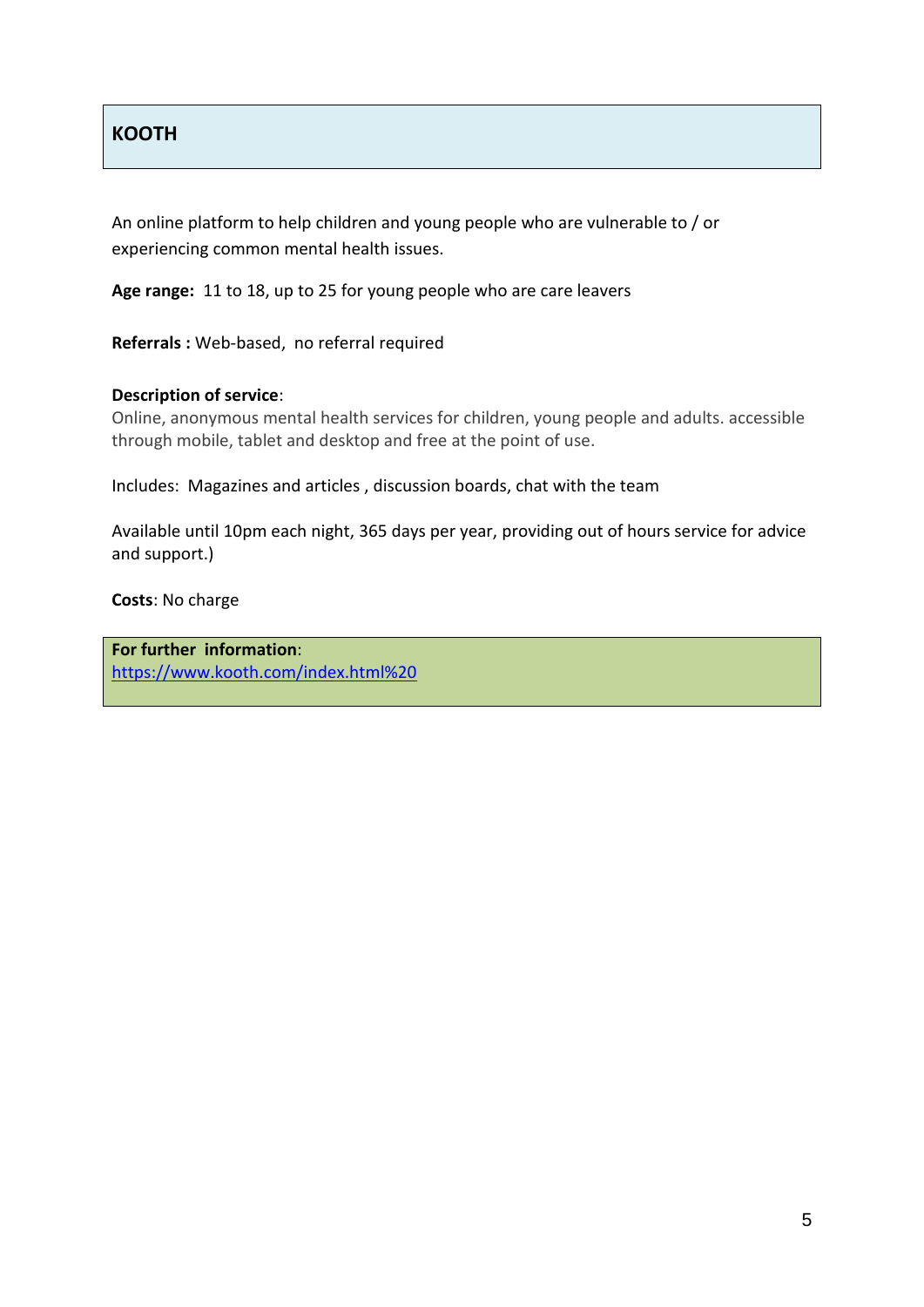# <span id="page-6-0"></span>**EMOTIONAL WELLBEING AND MENTAL HEALTH SUPPORT ORGANISATIONS**

## <span id="page-6-1"></span>**Anna Freud self care resources**

The Anna Freud Centre has created a self-care page which allows young people to discover self-care strategies which may help them manage their mental health. The resource may be particularly helpful for young people who are waiting for support or whose support may be due to end.

**Age range:** online resource no age requirement

**Accepts referrals from:** online resource no referral needed

#### **Description of service (reproduced from website)**

'Young people told us that when they are struggling they are usually told to see a professional. They don't often get much advice about how they could help themselves.

So we drew up a list of strategies young people use

We're sharing these strategies with you to help you to manage your wellbeing. It's up to you to decide what helps. If it works, keep doing it. If it doesn't, stop and try something else. We've also created a booklet to help you create your own self-care plan and another booklet with advice for young parents and carers on looking after their wellbeing..

These activities are *not* a substitute for seeing a mental health professional. Sometimes we need outside help and advice. Getting help is good. No-one should feel bad about it. That's what this site is about.'

**Costs:** No charge

**For further information :** https://www.annafreud.org/on-my-mind/self-care/

## <span id="page-6-2"></span>**Blackfriars Settlement**

**Age range**: 18+

**Accepts referrals from**: GP, Support Worker, CMHT (Community Mental Health Team) or Self Referral.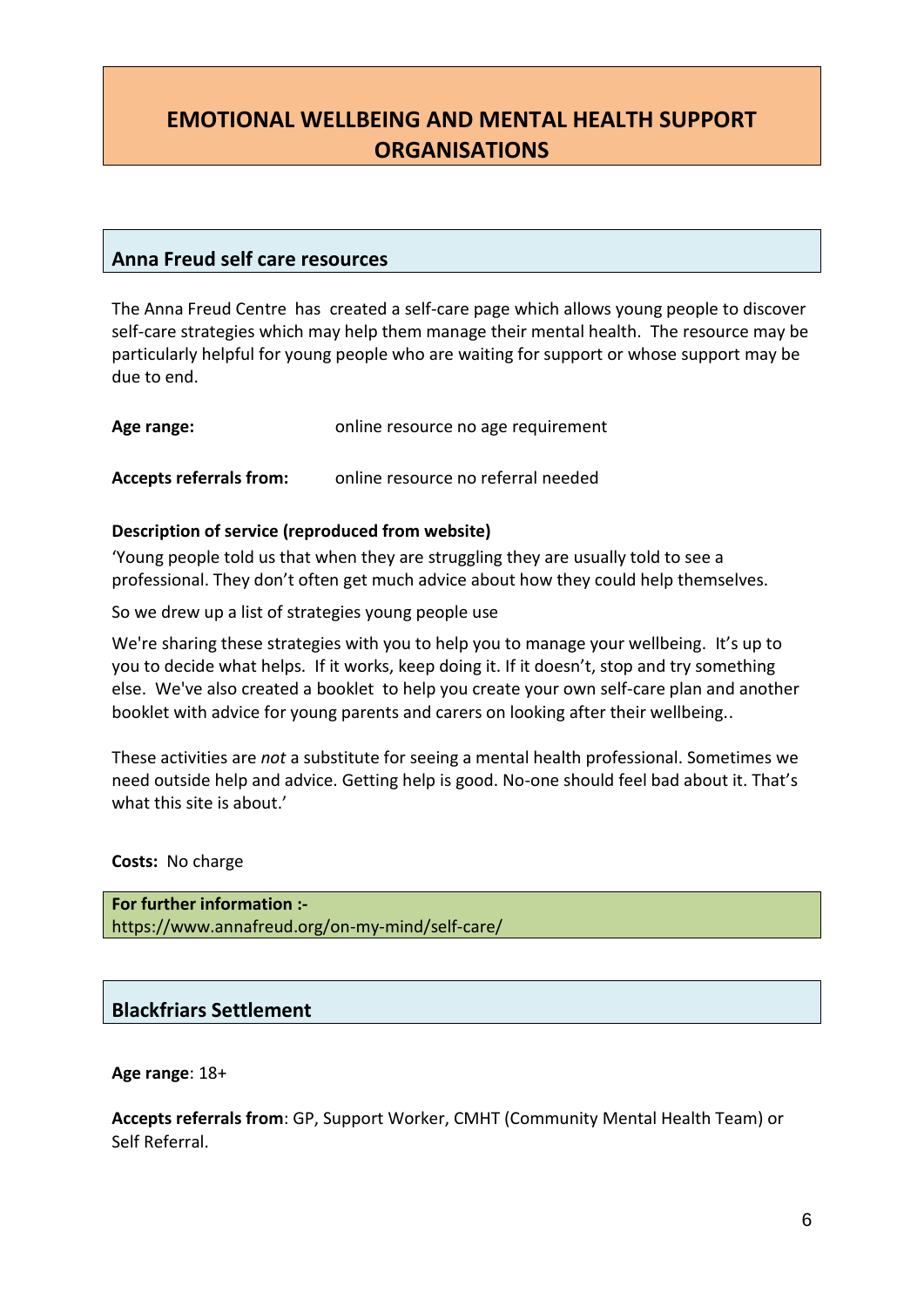#### **Description of service**:

Blackfriars settlement is a mental health service delivered by a community organisation, providing support through Older People's, Young People's and Education services; it offers support and personal development to people recovering from difficulties with their mental health (They also have a health club for the same group.)

## <span id="page-7-0"></span>**Cool Tan Arts**

#### **Age range**: 18+

**Referrals from**: GPs, Occupational Therapists, Community Mental Health Teams, support workers & also self-referrals.

#### **Description of service**:

Cool Tan Arts is a mental health charity for adults with mental health conditions, providing creative outlets for self-expression through art workshops, and giving adults training, support and volunteering opportunities to help build professional and personal skills. Their aim is to help everyone look after their wellbeing in a creative and positive way.

**Costs**: There is a charge for this service

For further information: info@cooltanarts.co.uk 0207 701 2696

## <span id="page-7-1"></span>**COVO Connecting Voices**

COVO Connecting Voices is a UK charity working with children, young people and parents in the areas of behavior management, play and parenting skills which seek to improve the wellbeing of children and young people with emotional and social difficulties

The programme includes training for parents and teachers on effective strategies to support young people

**Age range:** 8-16yrs (and their parents/carers)

**Accepts referrals from:** parents/carers or school.

#### **Description of service:**

One-to-one sessions based around emotional and behavioural problems, working closely with children and young people who are struggling to engage with school, their family and/or their peers.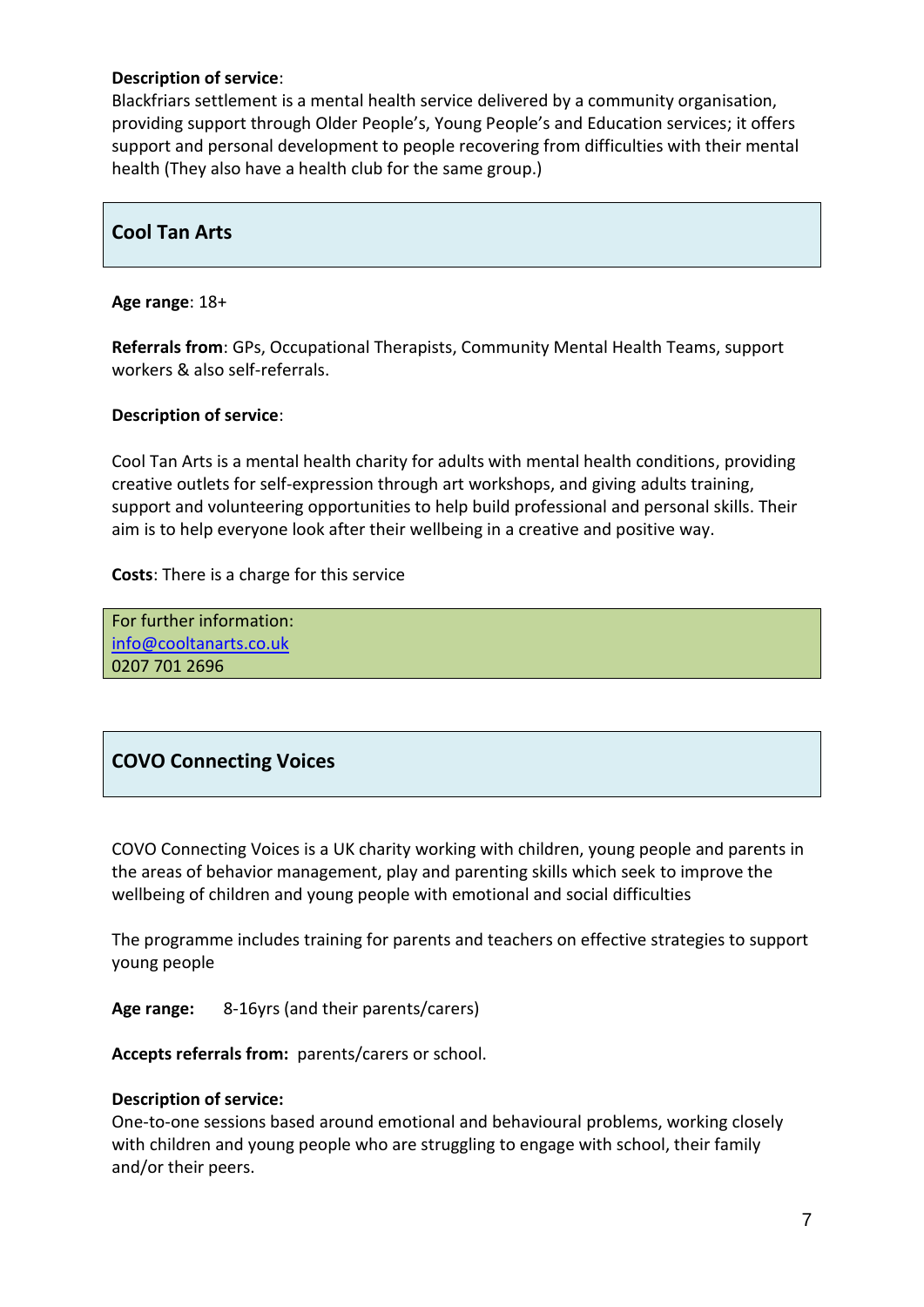COVO is a group of experienced mentors, coaches and movement psychotherapists. They approach their work with young people and families holistically using a creative approach that includes play, music and art, thus enables them to provide a warm, friendly and safe environment for those that are in need.

**Costs:** There is a charge for using this service

**For further information:** http://covo.org.uk/what-we-do/ 020 7635 0007

## <span id="page-8-0"></span>**Faces in Focus**

Faces in Focus offers youth support and counselling services for 11 – 25 year olds

**Accepts** self-referrals or referrals from other agencies for counselling.

#### **Description of service:**

Faces in Focus takes referrals for young people aged 11-25 anywhere in the country. Counselling can take place between 10.a.m. and 8.p.m. on weekdays and 10.00am – 2.00pm on Saturdays.

They have a diverse group of counsellors who are able to work with clients with a wide range diagnosed and undiagnosed common mental health challenges including:-

- Mental health issues/concerns
- Abuse
- Migration
- Identity
- $\bullet$  OCD
- Sexuality
- Race/racism
- Managing emotions
- Depression
- Anxiety

**Costs:** There is a charge for using this service

**For further information**: info@facesinfocus.org.uk referrals@facesinfocus.org.uk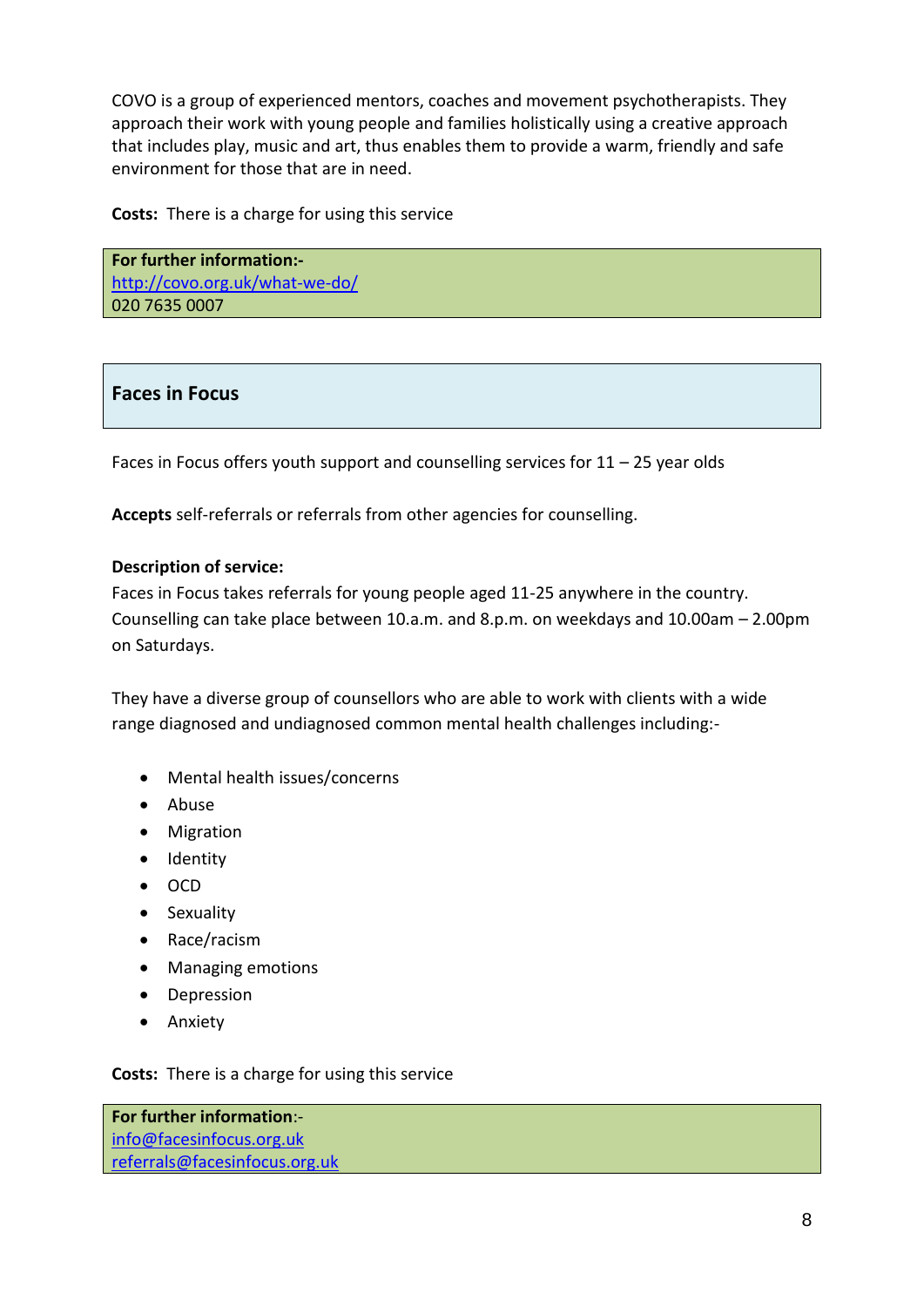## <span id="page-9-0"></span>**Healthy Young People, Southwark**

Healthy Young People (HYP) Southwark is a health and wellbeing service for young people (under 25s) in Southwark provided by Brook and Change, Grow, Live (CGL).

**Age** under 25

#### **Service description**

The partnership provides expertise in delivering sexual health, substance misuse and general health and wellbeing services for young people HYP Southwark also provides training to professional and schools in Southwark The service can be found at a number of locations across Southwark. . This service is for anyone living or going to school/college in Southwark under the age of 25

For further information https://hypsouthwark.org.uk/about-hyp/

## <span id="page-9-1"></span>**Southwark Wellbeing Hub**

**Age range:** Supports families with younger children, provides individual support at 18+

**Referrals :** No Referral needed. The Southwark Wellbeing Hub Directory is an online service providing information to anyone living in Southwark who is worried about their own wellbeing or that of someone close to them.

#### **Description of service:**

Provides a directory of organisations to help find the support needed. go about accessing it. They can offer

- Information signposting support
- 1:1 support
- Peer support
- Wellbeing workshop and groups

Run by the charity Together for Mental Wellbeing

Offers drop in sessions at premises in Thames Reach Employment Academy, Peckham Road

**Costs:** free and open to anyone living n Southwark or with a Southwark GP

**For further information:** https://www.together-uk.org/southwark-wellbeing-hub/the-directory/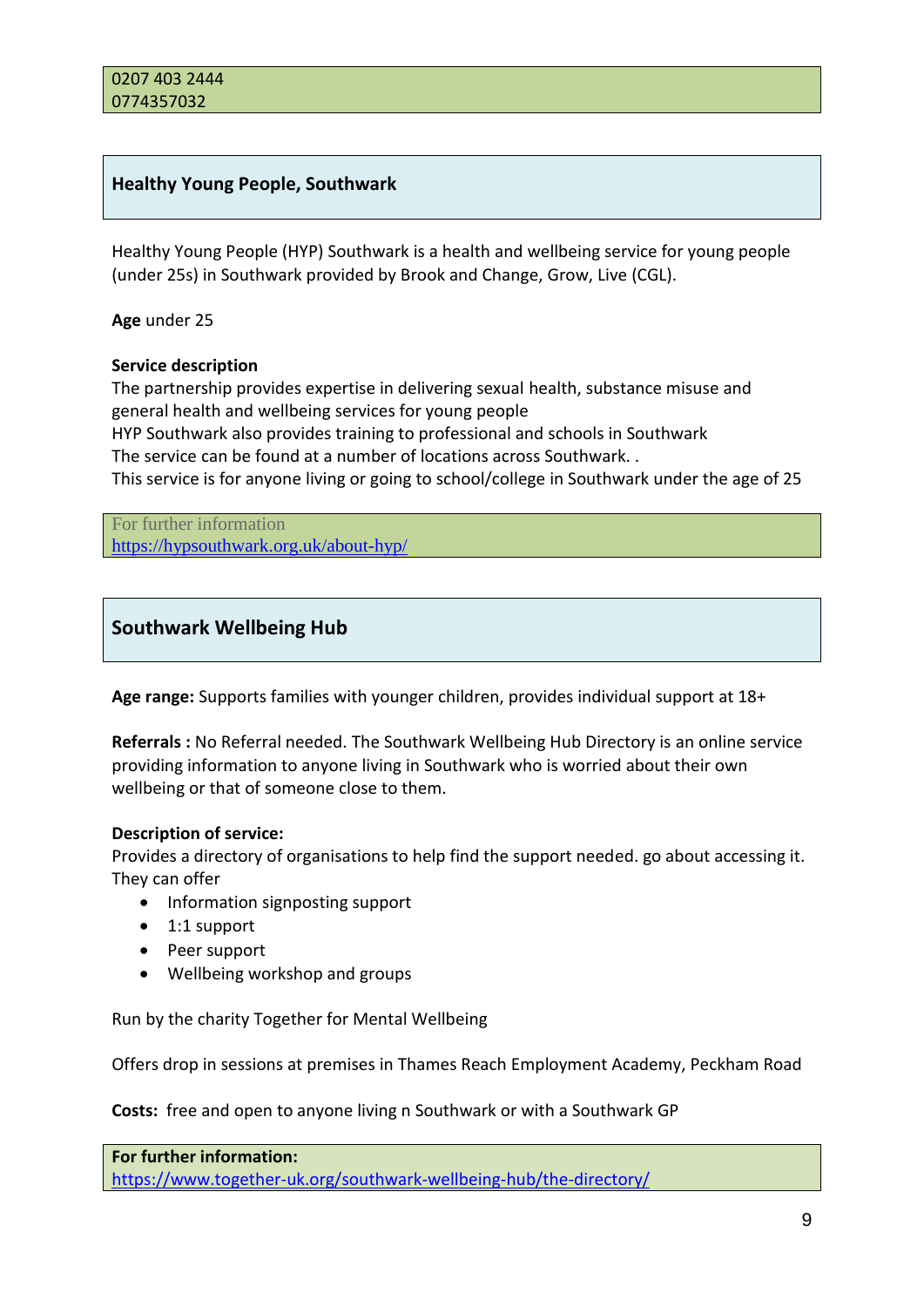## <span id="page-10-0"></span>**Talking Therapies (Southwark)**

Teaching principles and strategies of psychological therapy, which can then be applied in everyday life to make the changes. Treatment options after initial consultation include online courses, workshops and groups

**Age** 16+

**Referral** Self referral, if registered with a Southwark GP, or referral from a Southwark GP

#### **Service Description**

Providing talking therapy for anyone who is :-

- Feeling down, low or depressed
- Feeling stressed or anxious
- Finding it hard to control worrying
- Anxious in social situations
- Experiencing low mood or anxiety in pregnancy or the first year after birth
- Experiencing panic attacks
- Experiencing flash backs of traumatic events
- Caught up in excessive washing or checking
- Experiencing anxiety, stress and low mood linked to a long-term medical condition

#### **Cost** No charge

For further information : https://slam-iapt.nhs.uk/southwark/ 020 3228 2194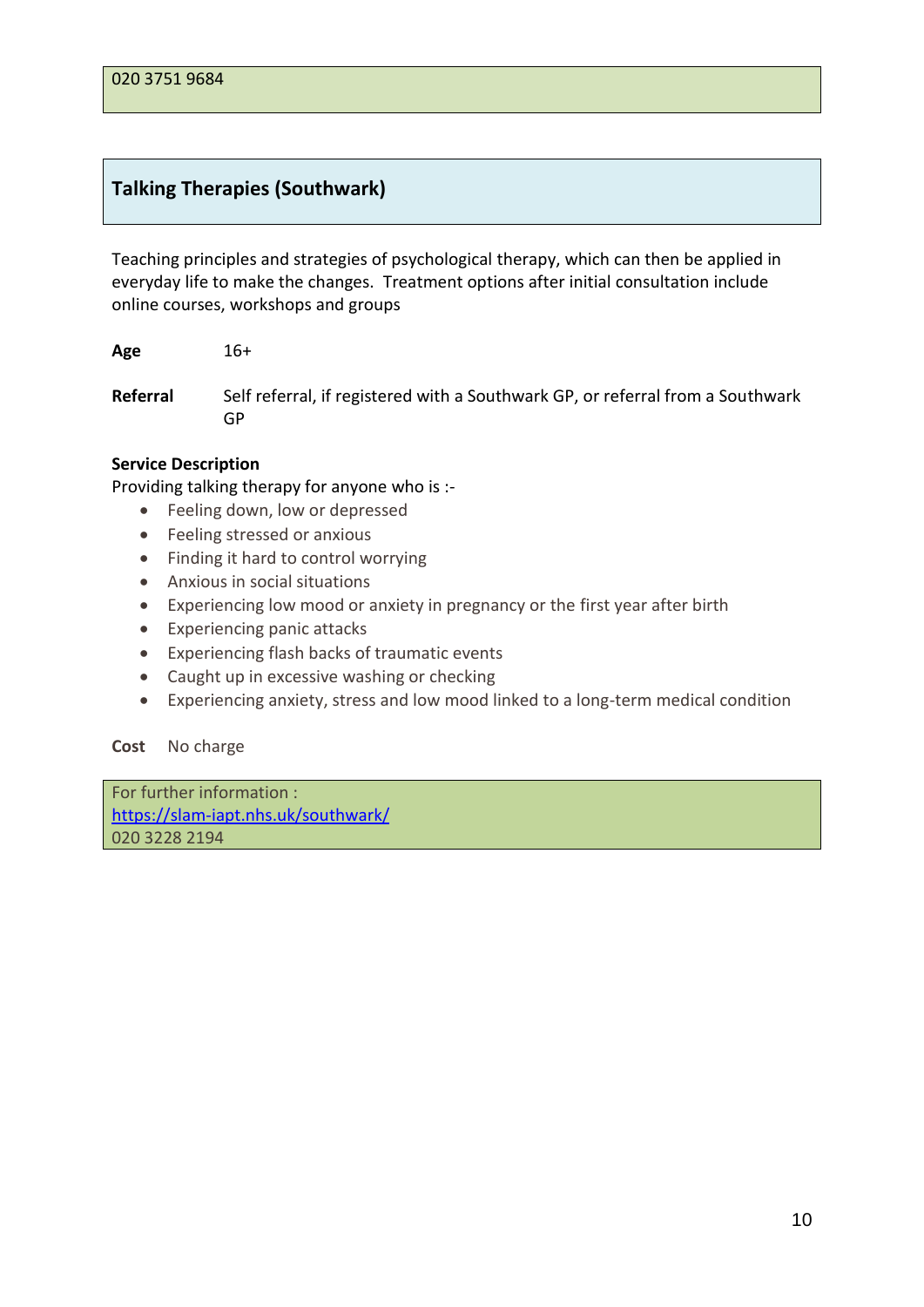# **SPECIALISED SUPPORT**

## <span id="page-11-0"></span>**ADDICTION**

#### <span id="page-11-1"></span>**Young Gamers and Gamblers Education Trust (YGAM)**

The Young Gamers and Gamblers Education Trust (YGAM) is a national charity with a social purpose to inform, educate, safeguard and build digital resilience amongst young and vulnerable people. Helping them to make informed decisions and understand the consequences around gambling and gaming**.**

**Age range:** 11 – 16 years

#### **Description of service:**

Educational workshops designed for anyone who works with young and vulnerable people aged 7-25, such as teachers, youth workers and mental health specialists.

Information and links to organisations and charities that offer support and treatment for people with gambling, gaming, mental health or financial problems or concerns.

**Costs:** Free

**For more information:** https://www.ygam.org/ 0203 837 4963

## **ADVOCACY**

#### <span id="page-11-2"></span>**CORAM Voice**

Coram Voice is a leading children's rights organisation and is the local advocacy service for Southwark where the young person is being supported by children's services

**Age** : 24

**Referral**: Self referral, adult, third party

#### **Service Description**

Coram Voice makes sure children know their rights and helps them to navigate the system, challenge decisions and make sure their rights and wellbeing are protected. They empower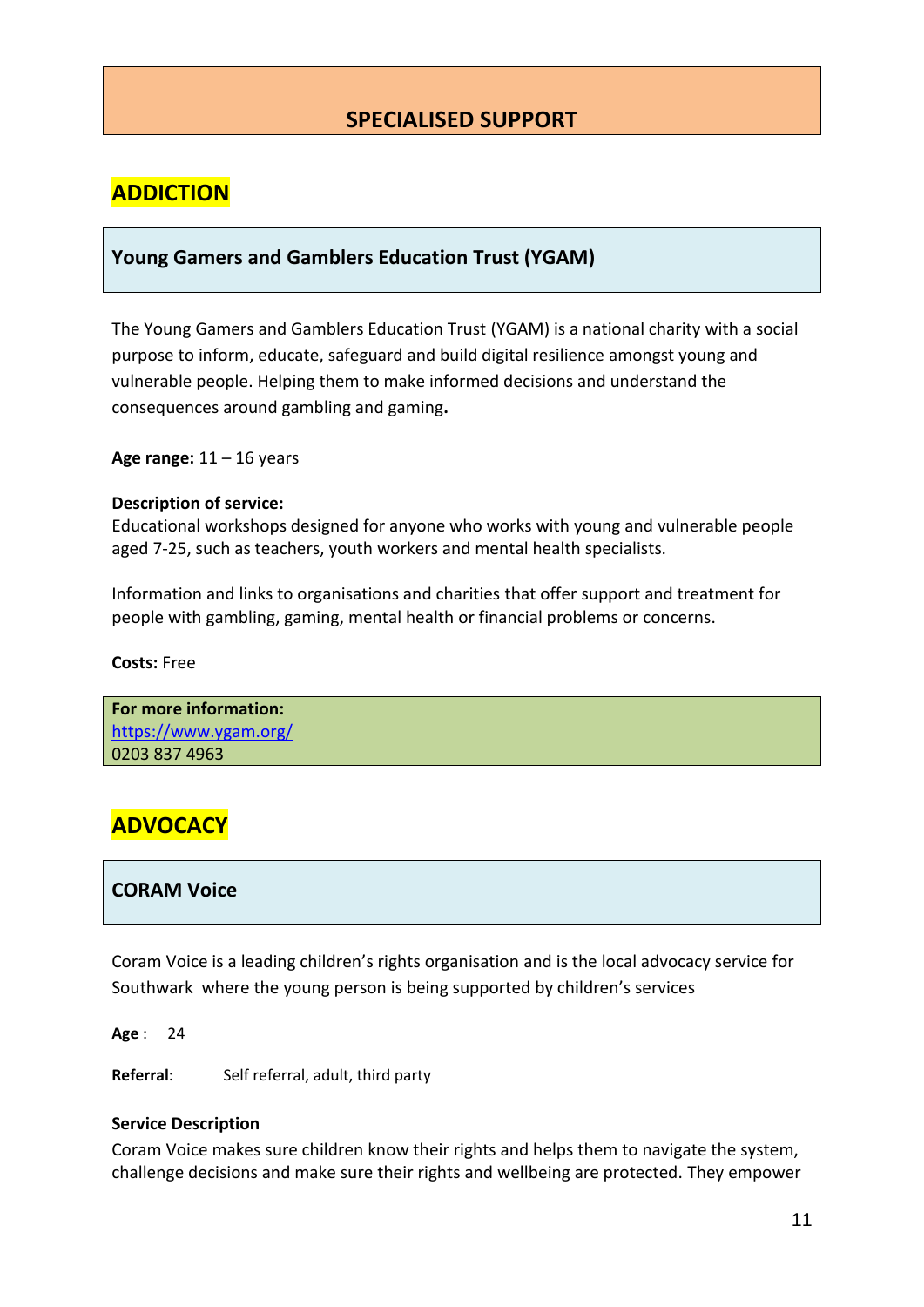children to have a role in decision-making processes and with them in the driving seat we improve the system and help them know that someone is listening and taking action.

They work with governmental bodies, Local Authorities, social care organisations and health services to ensure children's voices are at the heart of service delivery. We also make sure that service development, improvement and delivery in this area, is informed by children's knowledge and experience.

**For further information**: 020 7883 5792/0800 800 5792 https://coramvoice.org.uk/

## **ADOLESCENT AT RISK & FORENSIC SERVICE**

<span id="page-12-0"></span>**Southwark Child and Adolescent Mental Health Service (CAMHS)**

**Referrals are accepted from:** Psychiatrists, clinical psychologists, mental health professionals, social workers, youth offending teams, solicitors, courts

#### **Service Description**

The Adolescent At-risk and Forensic Service is a flexible and responsive multidisciplinary team offering evidence-based assessment, consultation and treatment for young people who are engaged in, or present significant risk of serious violence, fire-setting and/or sexually harmful behaviour. Those who are at high risk through sexual exploitation or selfharm are also seen.

The service works with young people who present with neurodevelopmental and/or emerging personality disorders alongside their risk behaviour. They often treat young people who have exhausted the resources of their local child and adolescent mental health services (CAMHS) and still need assistance. The team also work with families and carers.

#### **For further information**:

https://www.slam.nhs.uk/national-services/child-and-adolescent-services/adolescent-atrisk-forensic-service/ 020 3228 3381

## **BEREAVEMENT**

<span id="page-12-1"></span>**Hope Again (Cruse)**

Hope Again is Cruse Bereavement Care's website for young people. Cruse is a national charity that provides support, advice and information to children, young people and adults when someone close to them dies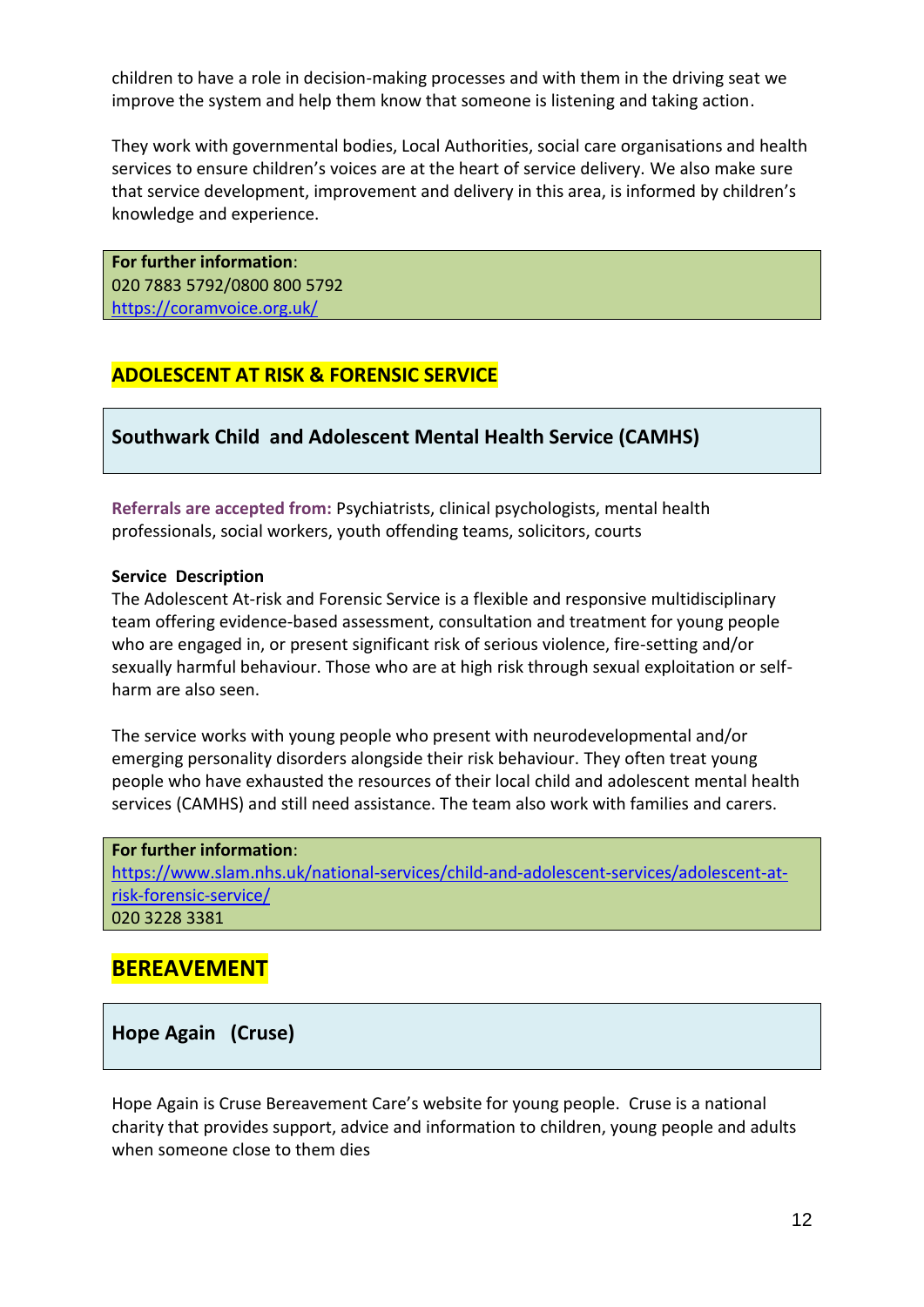#### **Service Description:**

Cruse offers a range of services, including support face to face and in groups, as well as telephone and email support

Offering advice, support and information for everyone and awareness-raising training days for teachers, parents, carers, social workers, and other professionals working with bereaved children and young people.

Cruse also has a national website www.cruse.org.uk that provides information for young people and adults about services and information on how to help those dealing with grief.

Cruse Bereavement has a local branch in Lambeth

**For further information:** https://www.hopeagain.org.uk/ 0808 808 1677

# **BULLYING**

## <span id="page-13-0"></span>**Anti Bullying Alliance (part of NCB)**

The Anti-Bullying Alliance is a coalition of organisations and individuals that are united against bullying.

#### **Service Description**

The ABA has three main areas of work:

- Supporting learning and sharing best practice through membership;
- Raising awareness of bullying through Anti-Bullying Week and other coordinated, shared campaigns;
- Delivering programme work at a national and local level to help stop bullying and bring lasting change to children's lives;
- Provide expertise in relation to all forms of bullying between children and young people. The Anti-Bullying Alliance is hosted by the National Children's Bureau.

For further information : 0800 1111 https://www.anti-bullyingalliance.org.uk/contact

## <span id="page-13-1"></span>**Bullying UK (part of Family Lives)**

Providing professional, non-judgmental support and advice in a way that all members of the family can freely access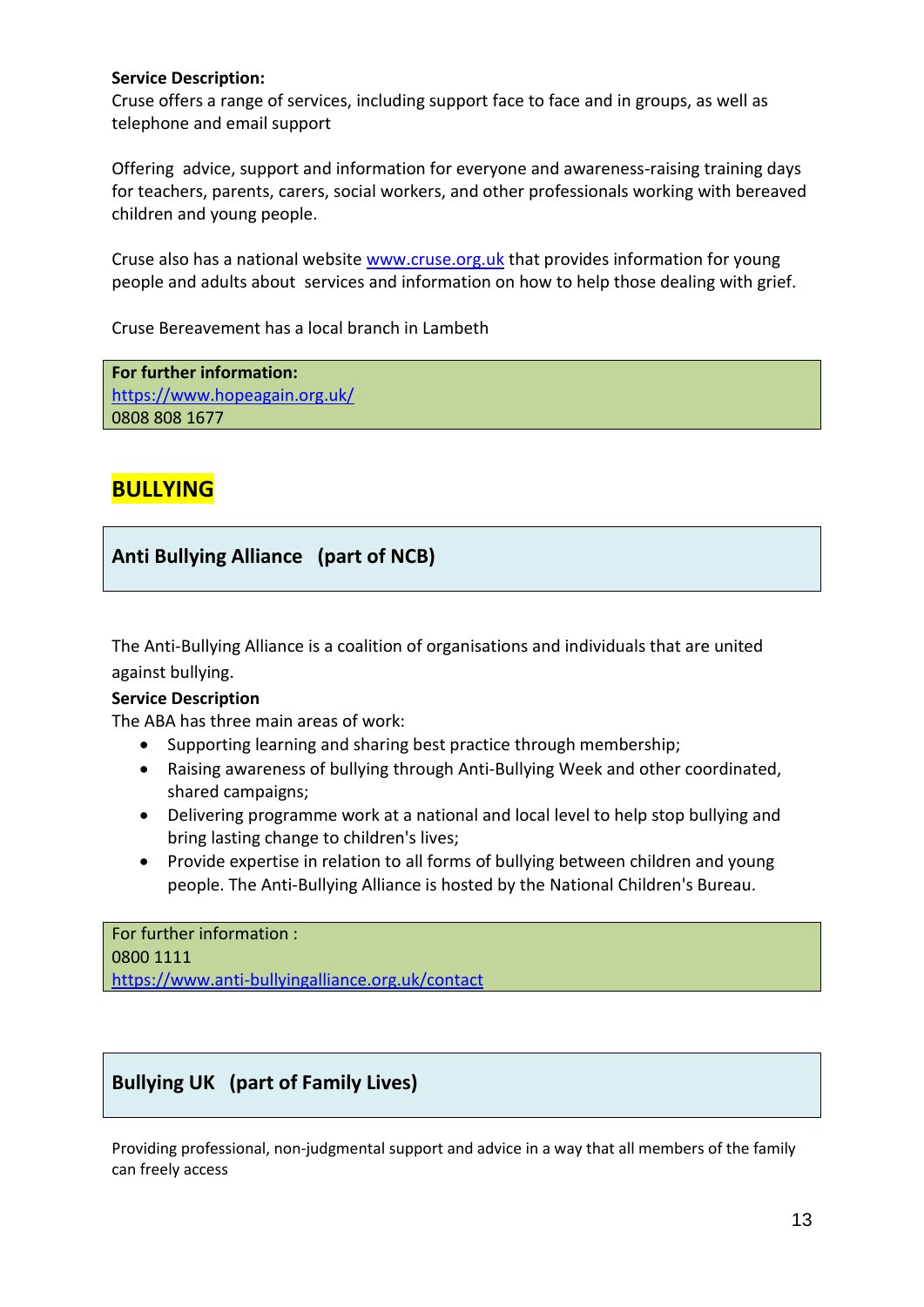**Age** : all ages

#### **Referrals :** No referral needed

#### **Service description :**

- Provide a 24 hour helpline, extensive advice on website, live chat services, befriending services, and parenting/relationship support groups. Nearly all of their services are accessible at no charge to parents and you can contact us 365 days a year.
- Provide help and support about all aspects of family life including child development, issues with schools and parenting/relationship support.
- Support for cyber bullying and bullying at school
- Support around family breakdown, aggression in the home, bullying, risky teenage behaviour and mental health concerns of both parents and their children
- May recommend further support within their own wider services and/or from their many partner organisations

#### **Costs:** No charge

**For more information**: https://www.bullying.co.uk/ Helpline : 0808 800 2222

## **DRUG AND ALCOHOL ABUSE**

## <span id="page-14-0"></span>**Change Grow Live**

**Age** 18+

**Referral** Self referral, third party referrals

#### **Service Description**

Support for those who want to change or recover. The service is open to anyone, regardless of your background and your issues with alcohol and/or drugs.

#### **For further information**:

https://www.changegrowlive.org/drug-alcohol-service-southwark 020 3404 7699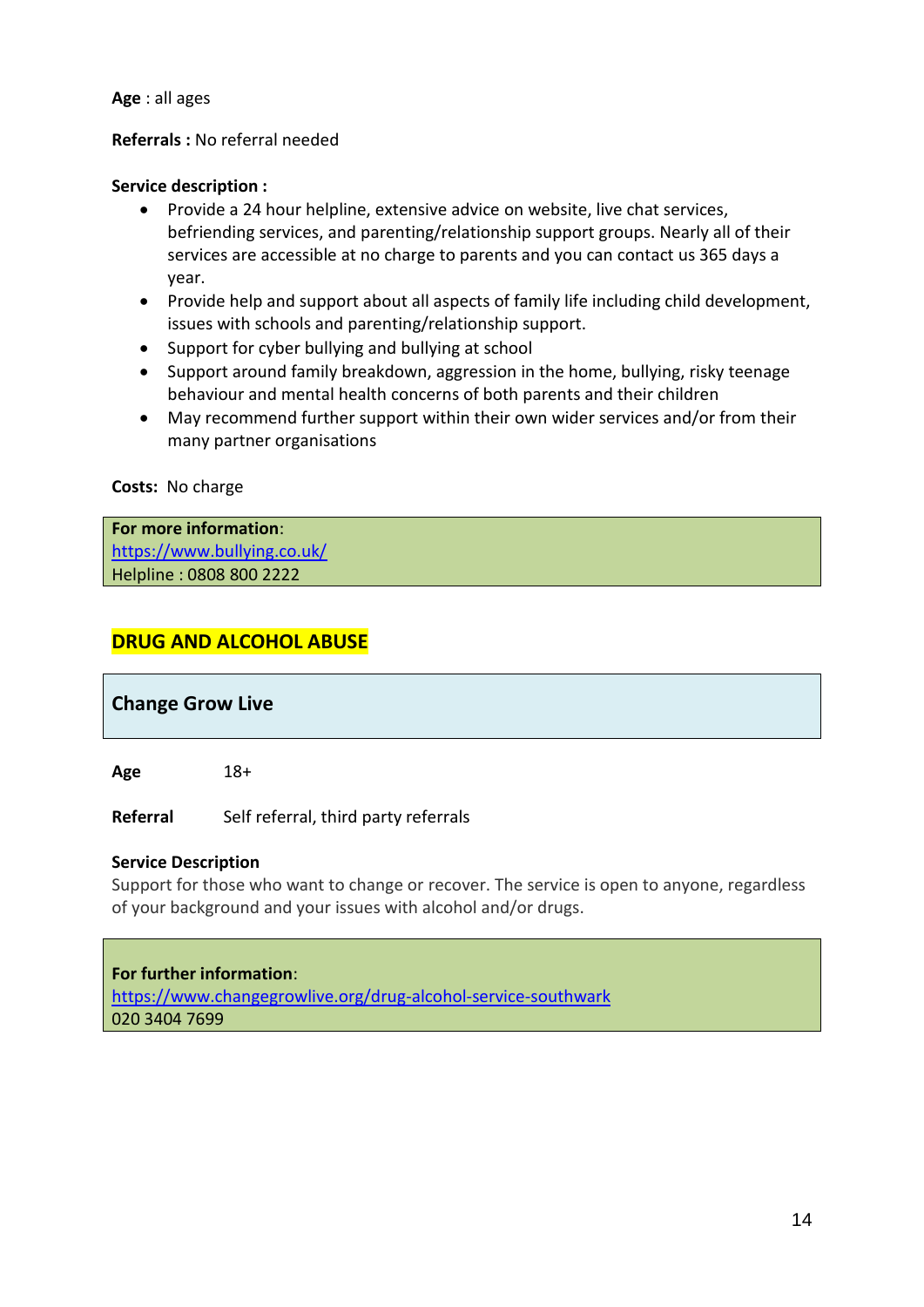## <span id="page-15-0"></span>**Maudsley Centre for Child & Adolescent Eating Disorders (MCCAED)**

Psychological treatments for children and adolescents with eating and feeding disorders.

#### **Age** : 0 -18 years

#### **Service Description**

Eating and feeding disorders come in all shapes and sizes, and can be very confusing. They can affect anyone, regardless of age, ethnicity, gender, or sexuality. They usually begin in adolescence, but can occur at any time.

If you are a young person, a parent/carer or a professional and have concerns about a child or young person, a range of resources and help are available through the Maudsley Centre for Child and Adolescent Eating Disorders, which is based at the Maudsley Site in Denmark Hill.

Referral : Advice can be obtained, and self-referrals made, online *https://mccaed.slam.nhs.uk/* or via Telephone: 020 3228 2545. Clinical staff are available between Monday-Friday from 9-5pm.

Before making a referral, please ensure that you have consent from the young person / parent, and can provide up-to-date height and weight measurements. There is no need to pursue any investigations by the GP first*.*

#### **The Eating Disorders Clinic**

The Eating Disorders Clinic serves children and teens who live locally, and are registered to a GP in Bexley, Bromley, Croydon, Greenwich, Lambeth, Lewisham or Southwark. It offers treatment for all eating disorders except ARFID and feeding disorders, which are treated in our other clinics.

#### **Intensive Treatment Programme:**

The Intensive Treatment Programme (ITP) is a day programme for young people who are already in treatment for an eating disorder, but need a bit of extra support.

ITP sees under 18s living in England who have an eating disorder and feel like their treatment is not progressing despite everyone's best efforts

#### **The ARFID Clinic**

Avoidant Restrictive Food Intake Disorder, or ARFID, is very different from anorexia nervosa and other eating disorders. The ARFID and Related Disorders Clinic offers targeted treatment for ARFID and other feeding disorders.

**Cost** : No charge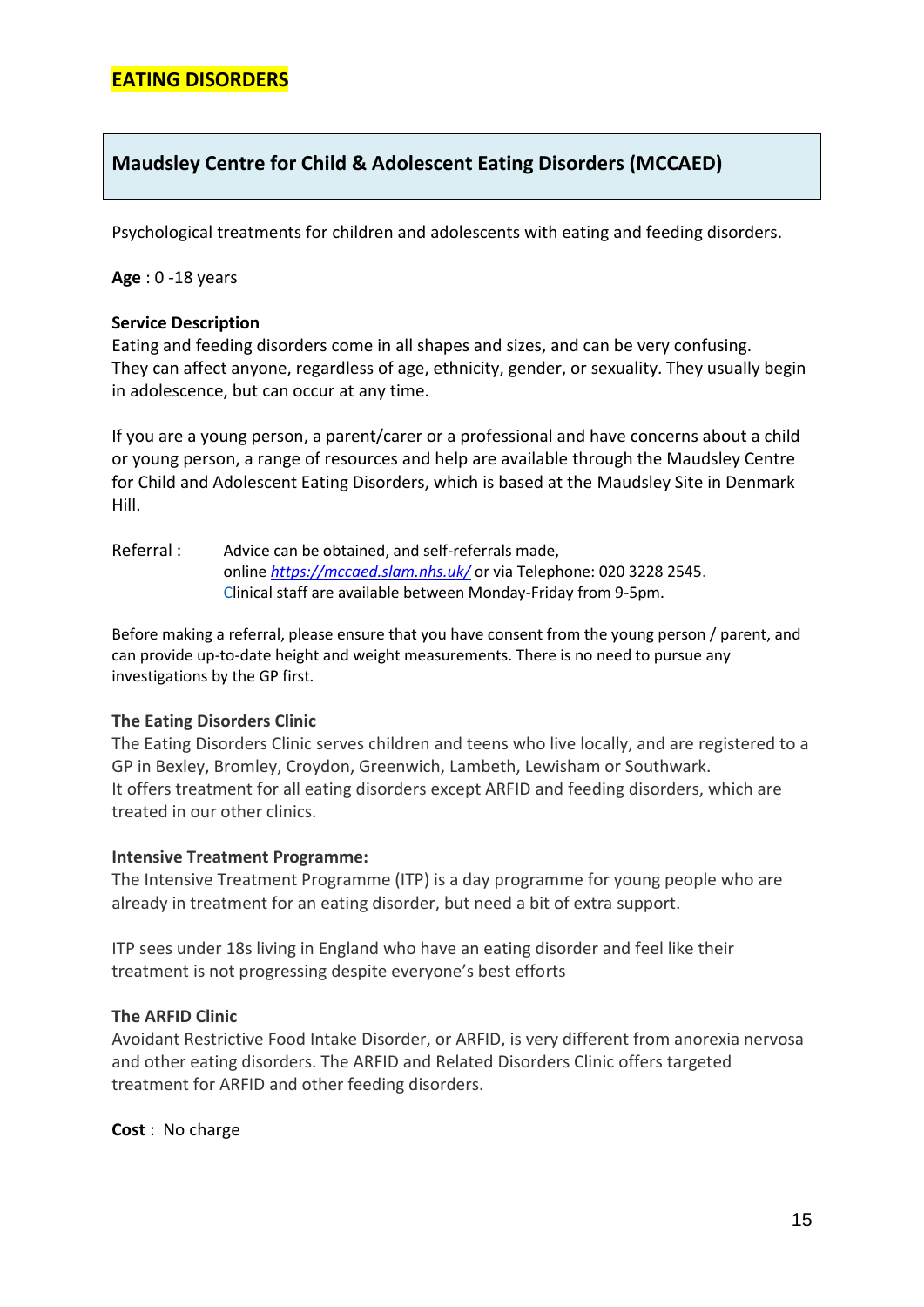## <span id="page-16-0"></span>**B-EAT (Beating Eating Disorders)**

B-eat supports anyone affected by eating disorders or difficulties with food, weight and shape,

**Age :** Beat Youthline : open to anyone under 18 Beat Adult Helpline : open to anyone over 18

**Referrals :** Self referrals, also accept referrals from GPs, parents, and/or teachers.

#### **Description of service:**

B-eat provides information and support through helplines, a UK wide network of self help and support groups, online support including information, message boards and online support groups and Help finder, an online directory of support services.

B-eat also run specific projects such as their Emotional Overeating project setting up self help and support groups for people who binge eat, compulsively overeat, feel they have emotional eating issues and are overweight or obese or struggling with their weight.

They provide expert training and conferences, resources and consultancy to health and social care professionals and schools. B-eat support and encourage research into eating disorders and challenge stereotypes and stigma, increase understanding and campaign for better services and access to treatment

#### **Costs:** No charge

**For more information**: https://www.beateatingdisorders.org.uk/ B- eat Adult helpline : 0808 801 0677 : parents, teachers or any concerned adults should call the adult helpline B-eat Youthline : 0808 801 0711

## **GENDER IDENTITY**

#### **Gendered Intelligence**

Gendered Intelligence works to increase understandings of gender diversity and improve the lives of trans people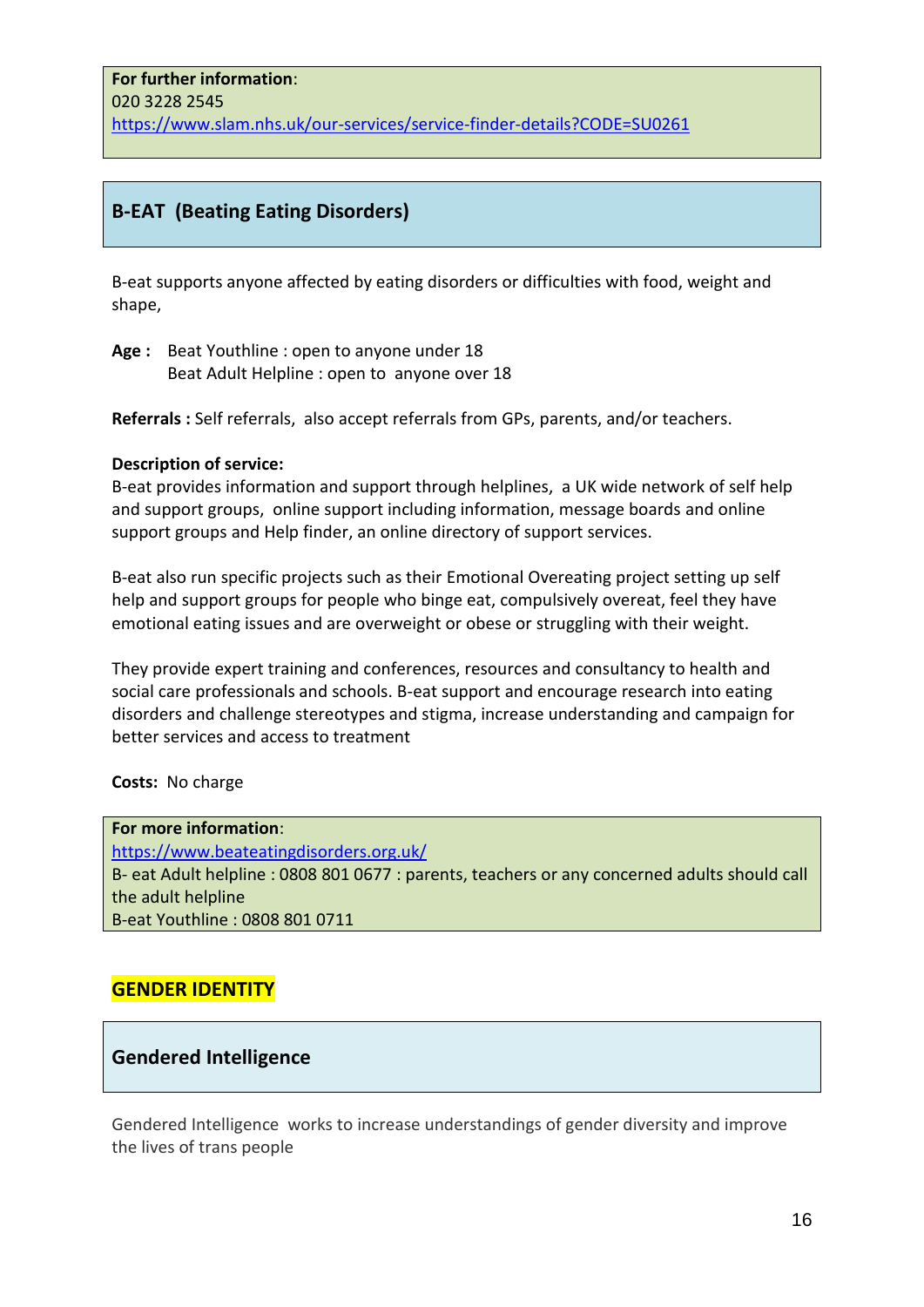#### **Age range**: 8 – 30 years

#### **Referrals:** Self referral

#### **Description of service:**

- Gendered Intelligence's Youth & Community Services is a direct provision for trans people, especially young trans and gender questioning people. Regular groups run in London for various age ranges between  $8 - 25$  including a group for young trans and gender diverse people of colour.
- Mentoring for young people in educational environments
- Parents & carers on line advice and support

**Costs:** no charge for youth service. A charge will be made for professional and educational support

For more information: 0203 559 7265 http://genderedintelligence.co.uk/

## <span id="page-17-0"></span>**Mermaids**

Supporting transgender, non-binary and gender diverse children and young people as well as their families and professionals involved in their care

**Age range:** Children and young people up to 20 years old

**Referrals :** self referral

#### **Description of service:**.

Telephone helpline, 9.00am – 9.00pm Monday to Friday, email support service, parents forum and a separate teens forum.

Provide information about current legislation and protections under the law

Training for professionals

Signposting to training and resources

**Cost** : no charge for helpline .A charge will be made for professional and educational support

For more information: 0808 801 0400 https://mermaidsuk.org.uk/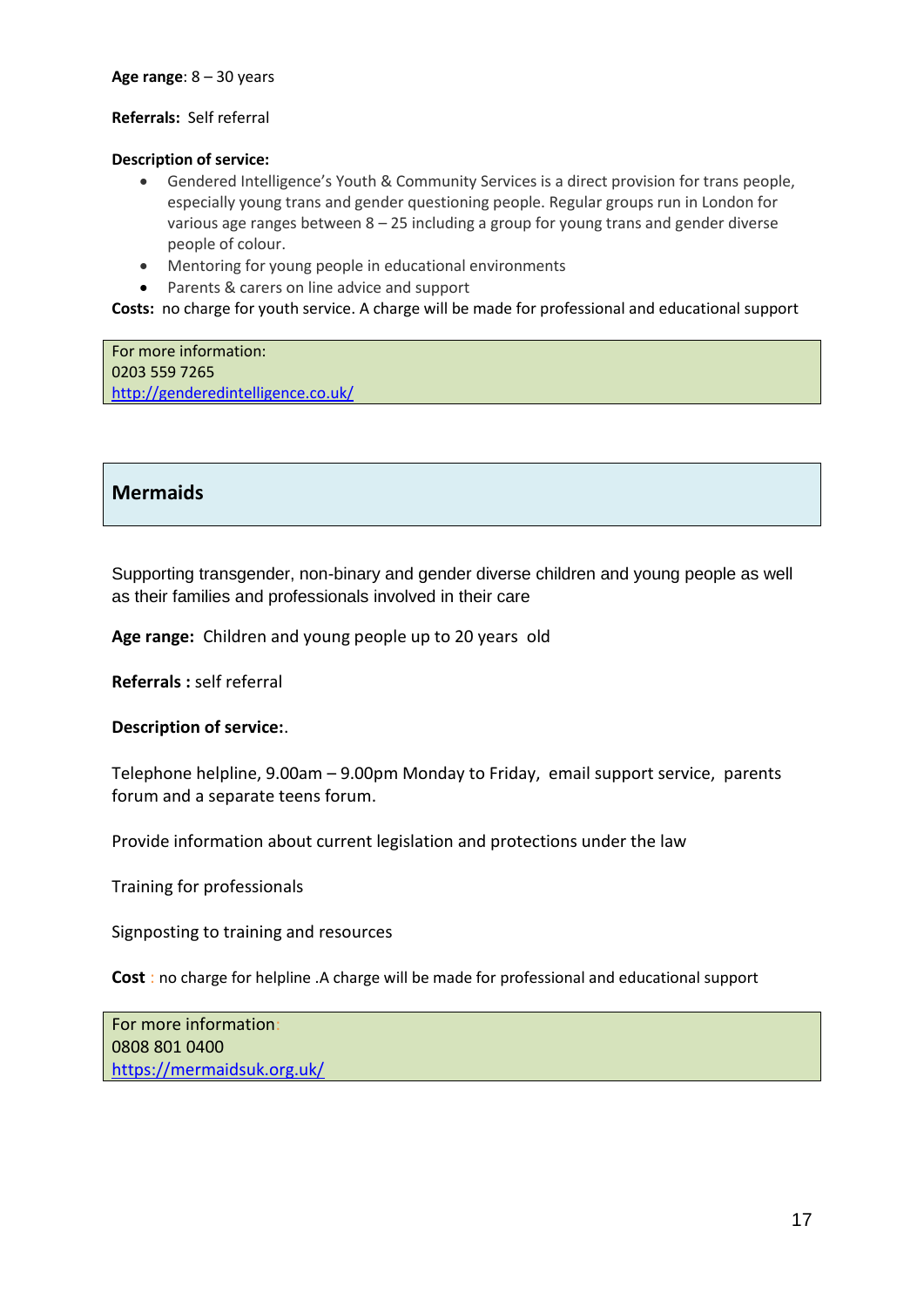## **PSYCHOSIS**

## <span id="page-18-0"></span>**OASIS : South London & Maudsley NHS Foundation Trust (SLaM)**

Oasis Outreach specialises in psychosis. It is part of South London & Maudsley NHS Foundation Trust (SLaM)

**Age** : 14 – 35 years

**Referral** : self referral, professionals

#### **Service Description**

OASIS is a health service for young people aged 14-35, who are experiencing psychological distress. These experiences might include:

- Struggling to cope at school, college or work
- Preferring to spend time alone, away from family and friends
- Feeling anxious, irritable or depressed
- Changes in sleeping and eating patterns
- Confused or muddled thinking
- Feeling that things and people seem strange or unreal
- Constantly thinking about particular ideas or beliefs
- Unusual experiences like seeing or hearing things that other people cant.

#### **Cost** : No charge for service

**For further information**: 020 3228 7200 website https://www.meandmymind.nhs.uk/

## **SEXUAL ASSAULT**

#### <span id="page-18-1"></span>**The Havens**

Specialist centres in London for people who have been raped or sexually assaulted

**Referral** : The sexual assault referral centres (SARCs) take referrals from professionals such as GPs, sexual health clinics or A&Es for rapes and sexual assaults in London, 24 hours a day, seven days a week. They also take self-referrals and police referrals.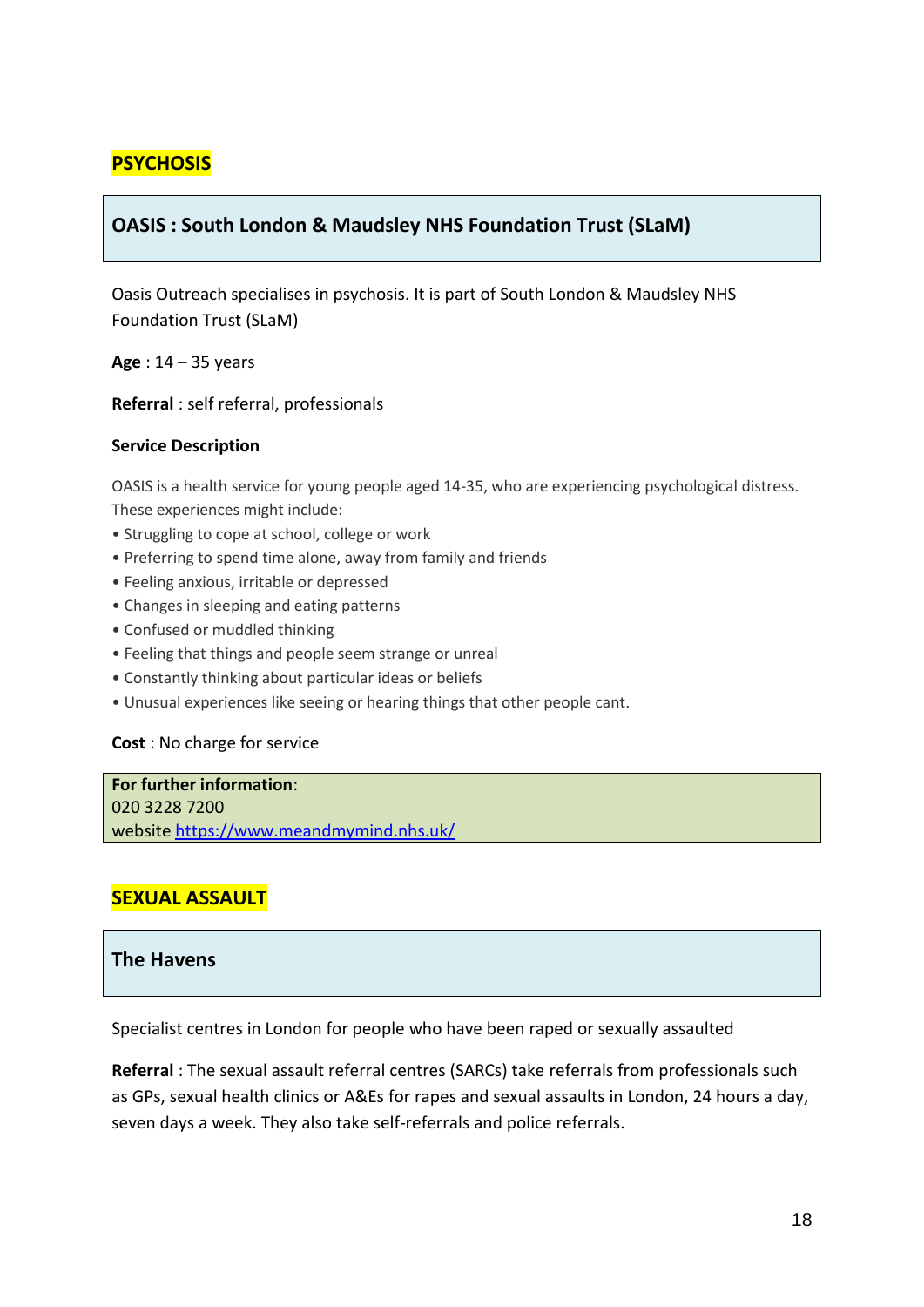**Service Description** : Help for anyone who has been raped or sexually assaulted in the past 12 months

Available 24 hours a day, seven days a week, for an initial assessment

Offer follow-up care, including counselling, tests and treatments

Medical and emotional support services are confidential.

If assault happened more than 12 months ago, can provide information on other organisations that can help.

Self help guide for victims of rape and sexual assault gives information about common psychological and emotional reactions to sexual assault.

**For further information** : https://www.thehavens.org.uk/ 020 3299 1599

## **SUICIDE**

<span id="page-19-0"></span>**Hopeline (Papyrus)** 

Confidential support and advice service who are experiencing thoughts of suicide

**Age:** Children and young people under 35 years

**Referral** : self referral , any person concerned about a child/young person

#### **Service Description**

Advisers are all trained to help the child/young person focus on staying safe from suicide. Their training enables them to provide advice and support that may help you to move forward and stay alive

Engage communities and volunteers in suicide prevention projects and deliver training programmes to individuals and groups. This includes equipping local councils, healthcare professionals and school staff with suicide prevention skills.

**Cost** : no charge for service

**For more information:** https://www.papyrus-uk.org/hopelineuk/ 0800 068 4141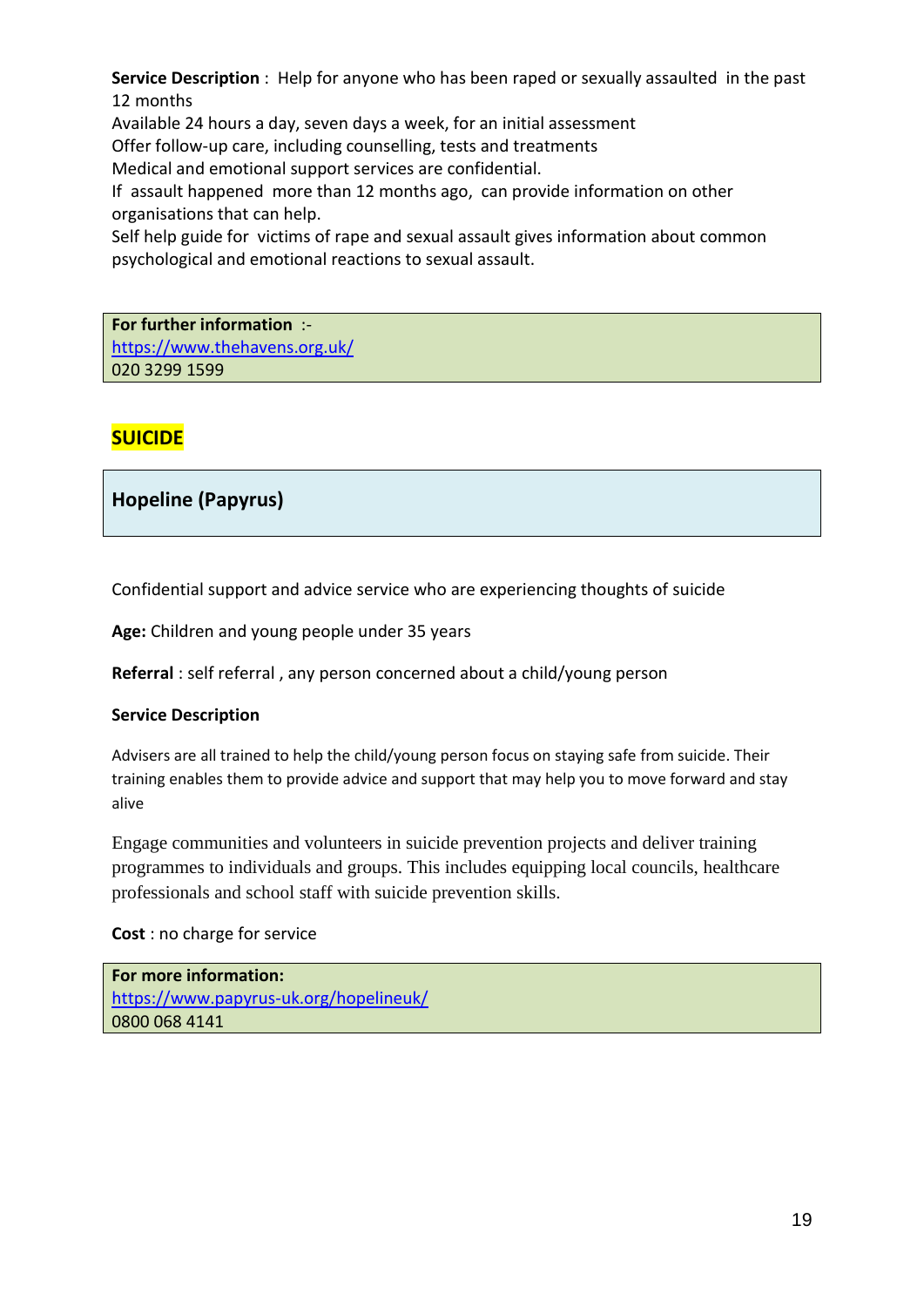# **SELF HELP APPs**

<span id="page-20-0"></span>The following is a list of free apps which are listed on the NHS website. Some of these apps meet NHSE quality standards for safety but may still be in 'test' to ensure they meet the NHS stamp of approval.

#### **https://www.nhs.uk/apps-library/category/mental-health/**

This list is not intended to be a complete listing of all apps available to support children and young people's mental health. Other apps are available and may be as suitable for supporting children and young emotional wellbeing and mental health needs

Apps can be found on Google Play or on the iTunes store

| <b>Blue Ice</b>           | Helps young people to manage their emotions and reduce urges to self harm                             |
|---------------------------|-------------------------------------------------------------------------------------------------------|
| <b>Calm Harm</b>          | Reduces urges to self harm and manage emotions in a more positive way                                 |
| <b>Catch It</b>           | Learn to manage negative thoughts and look at problems differently                                    |
| Chill Panda (in test)     | Using breathing techniques to help you relax more, worry less and feel<br>better                      |
| <b>COVE</b> (in test)     | Create music to reflect emotions like joy, sadness and anger to express how<br>you feel               |
| <b>DisTract</b>           | Quick and discreet access to information and advice about self harm and<br>suicidal thoughts          |
| eQuoo                     | Adventure games designed by psychologists to help increase emotional<br>fitness                       |
| <b>Feeling Good</b>       | Use audio tracks to help relax your body and mind and build your confidence                           |
| <b>MeToo</b>              | A safe and secure forum for teenagers wanting to discuss any issue<br>affecting their lives           |
| <b>My Possible Self</b>   | Learn how to manage fear, anxiety and stress and tackle unhelpful thinking                            |
| <b>Stress and Anxiety</b> |                                                                                                       |
| Companion                 | Breathing exercises, relaxing music, and games to help calm your mind and<br>change negative thoughts |
| <b>Student Health App</b> | Reduce your worries, feel more confident, and get health information you<br>need as a student         |
| <b>Think Ninja</b>        | Help for $10 - 18$ year olds to learn about and manage mental health                                  |
| <b>Thrive</b>             | Use games to track your mod and teach yourself methods to take control of<br>stress and anxiety       |
| <b>Troo</b>               | Chatbot to help young people get the best out of life                                                 |
| <b>Worry Tree</b>         | Aims to help you take control wherever you are                                                        |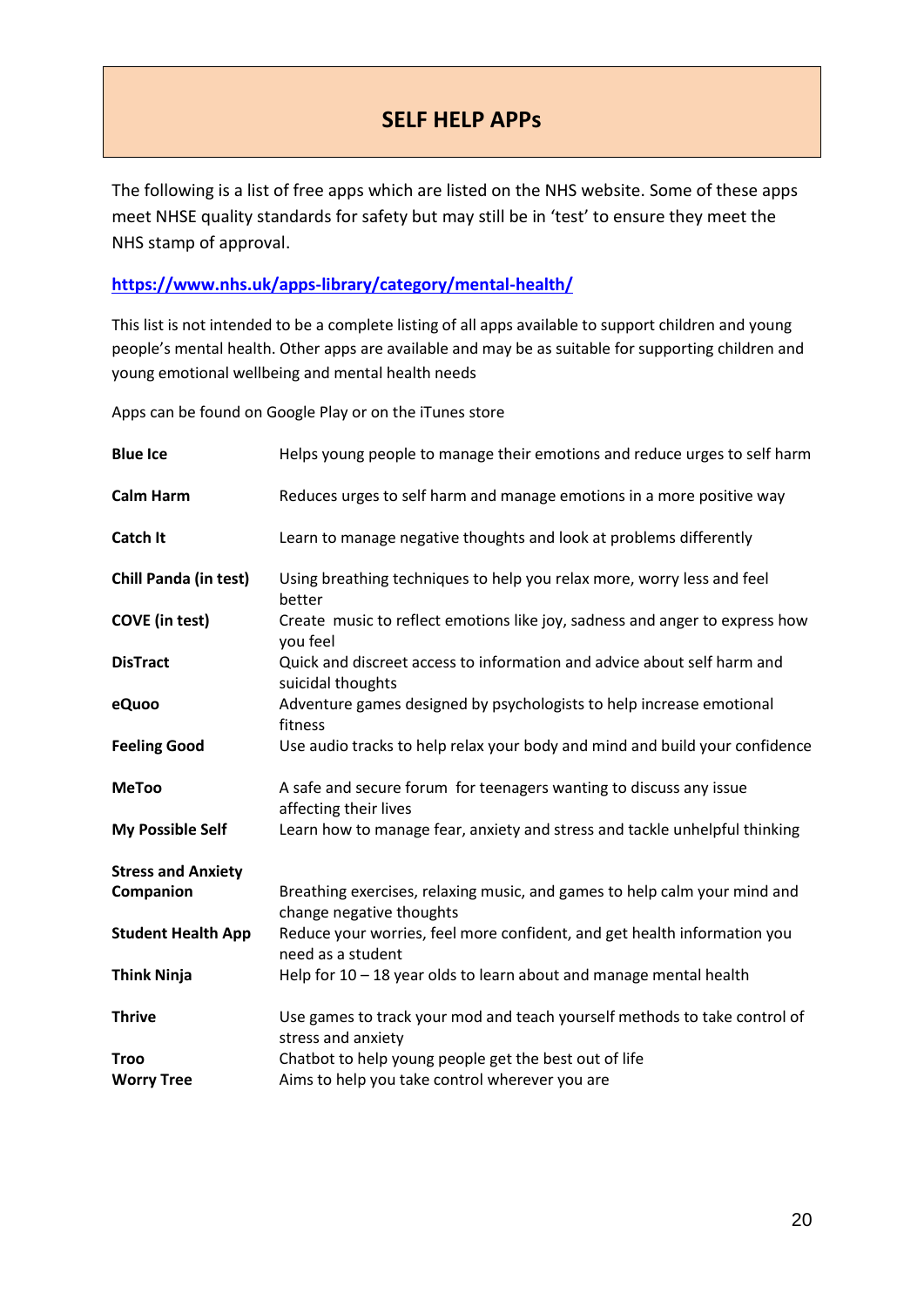## **Think Ninja**

**Age range:** 10 – 18 years

## **Description of service:**

ThinkNinja uses the principles of CBT to help children/young people manage their problems by changing the way they think and behave. The app has a variety of content and tools including:

• an AI-driven chat bot (the WiseNinja) that acts as a mentor and "virtual coach in the pocket"

- goal setting the ability to set and revisit specific goals
- mood rating a daily mood rating that allows you to track your mood
- techniques for beating stress, dealing with negative thoughts, coping with difficult feelings, and how to relax and improve sleep
- address fears relating to the virus
- cope with isolation and stay connected to family and friends
- deal with concerns about personal health and the health of family members
- build mental strength
- develop coping techniques

## TROO

**Age range:** No age range (but focuses on supporting young people)

**Description of service:**

Troo is a chat bot developed with young people to help them 'get the best out of life'. They can talk to Troo about anything from self-esteem, body image and friendships to school, family and relationships. Troo helps them to understand themselves and others better and make choices that work for them.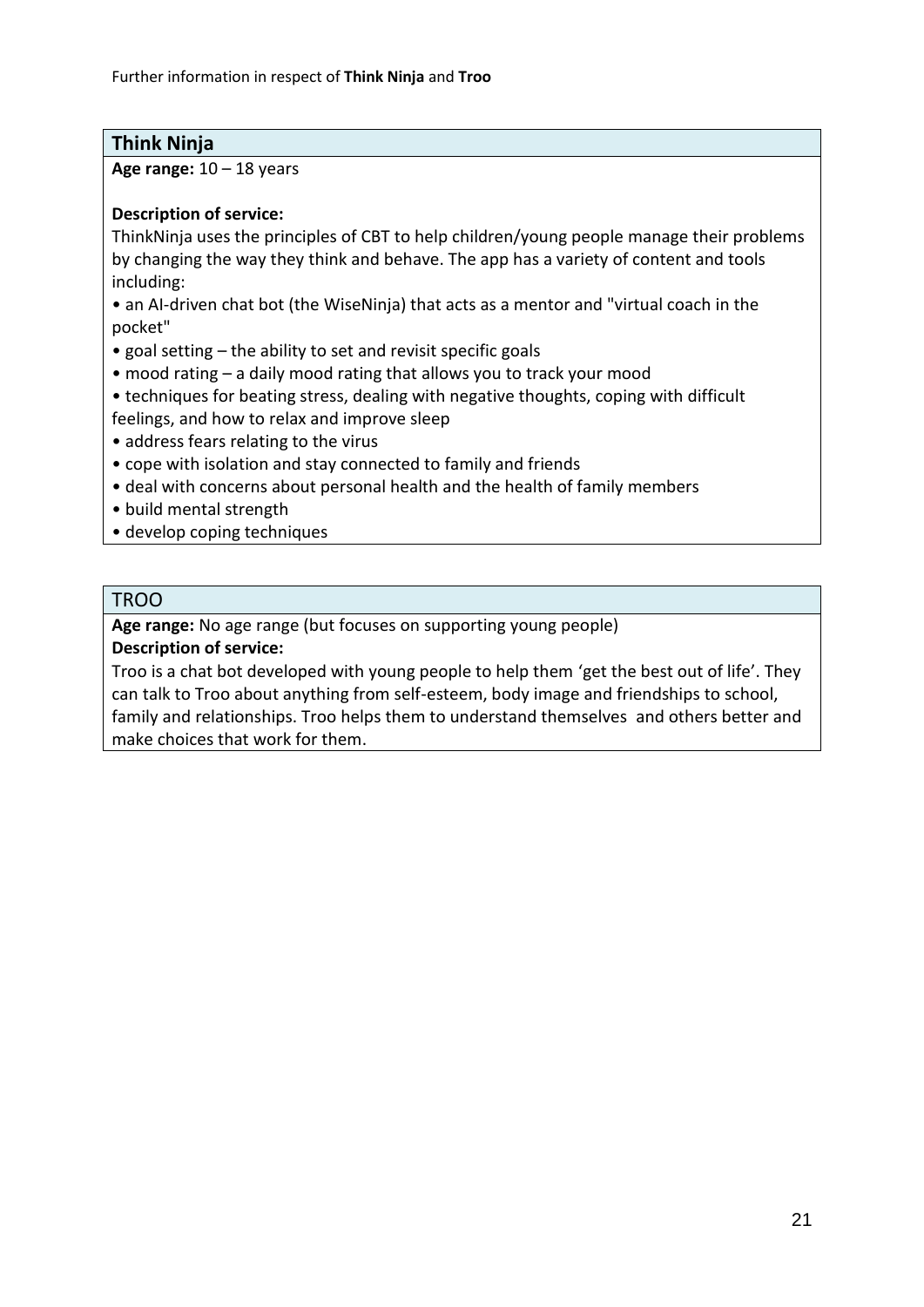# <span id="page-22-0"></span>**EMOTIONAL WELLBEING AND MENTAL HEALTH SUPPORT WEBSITES**

#### <span id="page-22-1"></span>**Barnardos**

https://www.barnardos.org.uk/

Advice and suggestions for keeping mentally healthy, including how parents can support the children and young people in their household

#### <span id="page-22-2"></span>**Good Thinking Digital Mental Wellbeing Tool**

https://www.google.co.uk/

**Age :** No age range **Description of service:** NHS Approved wellbeing service

Offers an online resource to signpost to services/help. It includes online information, online communities, online therapy, social media, apps and chatbots

They also explain the benefits and challenges to your mental health and can give ideas for looking after yourself online and getting support. They do this all while providing information on staying safe online and getting the balance right between your online and offline life.

## <span id="page-22-3"></span>**Shout 85358**

https://giveusashout.org/ Shout 85258 is a free, confidential, 24/7 text messaging support service for anyone who is struggling to cope

#### <span id="page-22-4"></span>**The Mix**

https://www.themix.org.uk/about-us/contact-us **Age:** 13 – 25 Confidential support on a range of issues via online, social and mobile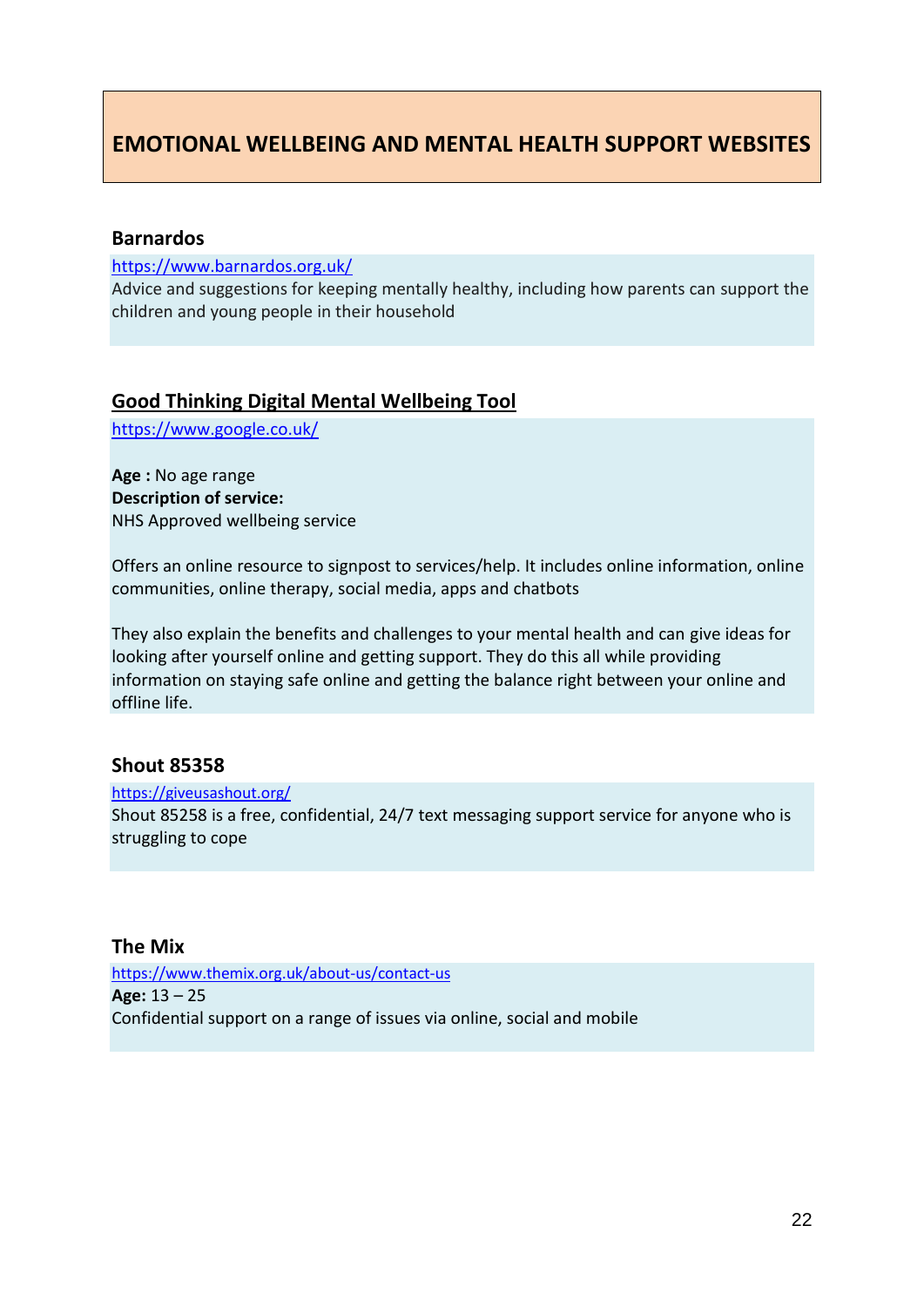## <span id="page-23-0"></span>**Togetherall (Big White Wall)**

**https://togetherall.com/**

Age 16+ **Description of service** NHS Approved wellbeing service

- Digital platform which supports members to self manage their care with the collaboration and guidance of clinicians, caregivers and peers, Offers a range of therapeutic interventions.
- Access 24 hours a day, 365 days a year
- Wide range of self guided courses

## <span id="page-23-1"></span>**Young Minds**

#### https://youngminds.org.uk/

**Age range:** 14-24yrs

An online platform to go for help and advice. Offers young people a platform to blog on and signposts service users to the correct facilities for the care they require. They encourage people to sign up to become mental health activists or bloggers.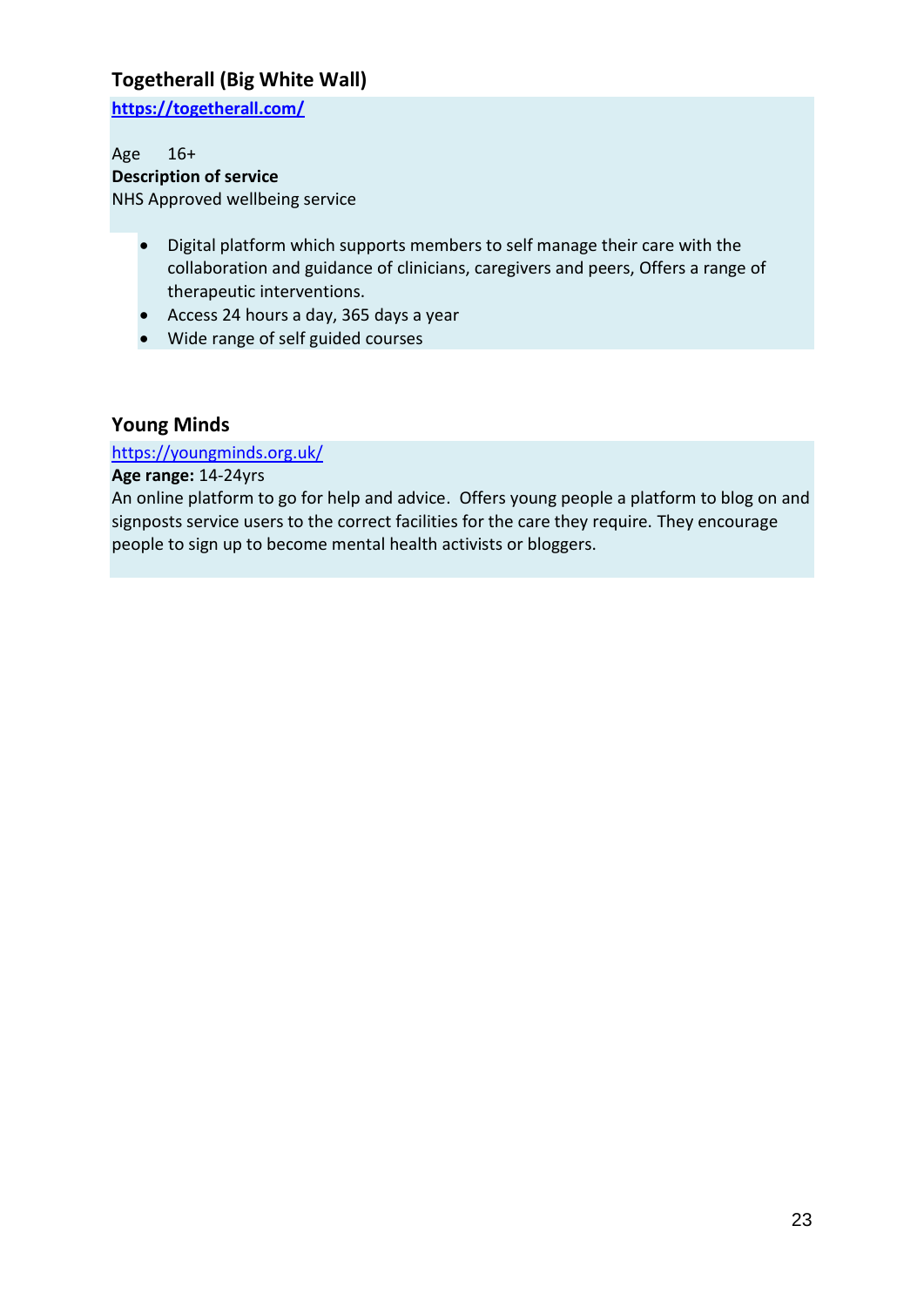# <span id="page-24-0"></span>**OTHER USEFUL WEBSITES AND SERVICES**

## <span id="page-24-1"></span>**Childline**

**Age range:** children and young people up to 19yrs old

**Referrals :** Phone lines are open to any young person looking for support and guidance.

#### **Description of service:**

ChildLine is a private and confidential service for children and young people up to the age of 19.

**Funding/Costs:** Free

**Contact**  https://www.childline.org.uk/ 0800 1111

## <span id="page-24-2"></span>**Alateen (Al/anon) : young people affected by alcoholism**

Alateen is for teenage relatives and friends of alcoholics

**Age range**: 12 -17 years

**Referrals** : Self referrals are welcome, also accept referrals from parents, teachers and/or social services

#### **Description of service:**

Alateen meetings allow young people tp share their experiences of having, or having had, a problem drinker in their lives, providing mutual help and support.

By attending meetings, young people will be able to gain an understanding of the illness and feel the benefits of realising they are not alone. By sharing their experiences, they find solutions to their problems.

**Costs** : no charge, but voluntary donations welcome at meetings

For further information: https://www.al-anonuk.org.uk/contact/ 0800 086 811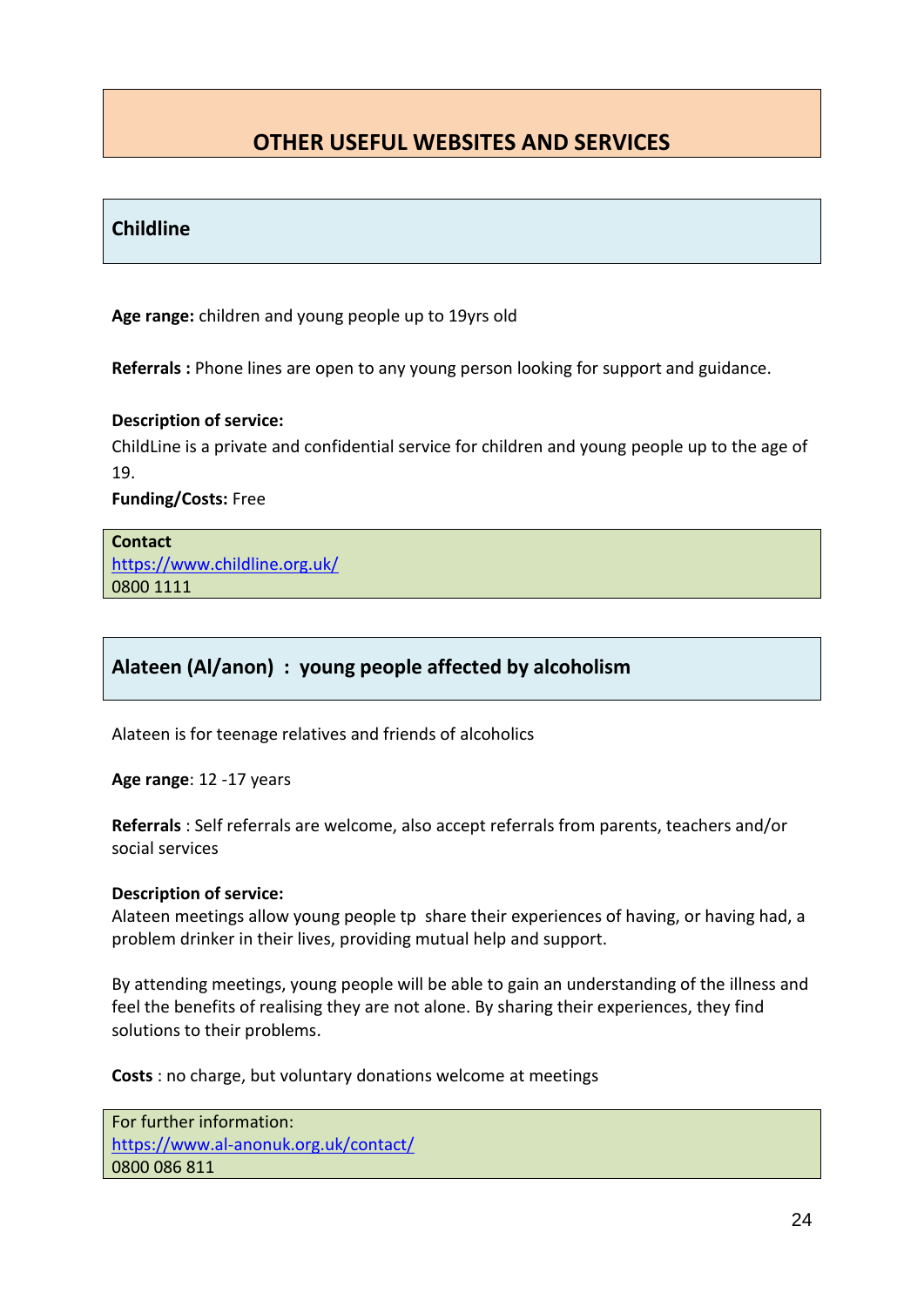## <span id="page-25-0"></span>**Dear Albert : substance mis-use**

#### **Age range:** 16-25yrs

**Accepts referrals from:** Self referrals are welcome, also accept referrals from : GPs, Parents, Teachers and/or social services

#### **Description of service:**

Aimed at people struggling with substance misuse. They support 16 to 25 year olds with Physical Disabilities, Learning Disabilities, Mental Health Problems, Dual Diagnoses, Behavioural Problems, and Personality Disorders. They offer a national social media peer support network, with over 1000 recovered service users and publish a magazine called Service User News, which is designed to address the popular topics of recovery and signpost to local free resources.

Provide a free national helpline for drug and alcohol counselling.

**For further information**: https://www.dearalbert.co.uk/our-services/ 0800 880 3153

## <span id="page-25-1"></span>**IMAGO : Southwark Young Carers (SYC)**

Southwark Young Carers (SYC) will aim to reduce the negative and highlight the positive impact of being a carer such as increased resilience, empathy, non-judgmental attitude and caring nature.

#### **Age:** 8 – 24 years

**Referral :** Any person can refer as long as the parent has consented to the referral being made

#### **Service Description**

Being a Young Carer can have a negative impact on a Young Person such as low confidence and self-esteem, low educational attendance & attainment and poor physical & mental health

SYC is the borough wide service for Young Carers in Southwark, provided by Imago Community. Young Carers are anyone aged 8-18 who are taking on caring responsibilities for a family member with a long-term illness, disability, mental health or substance misuse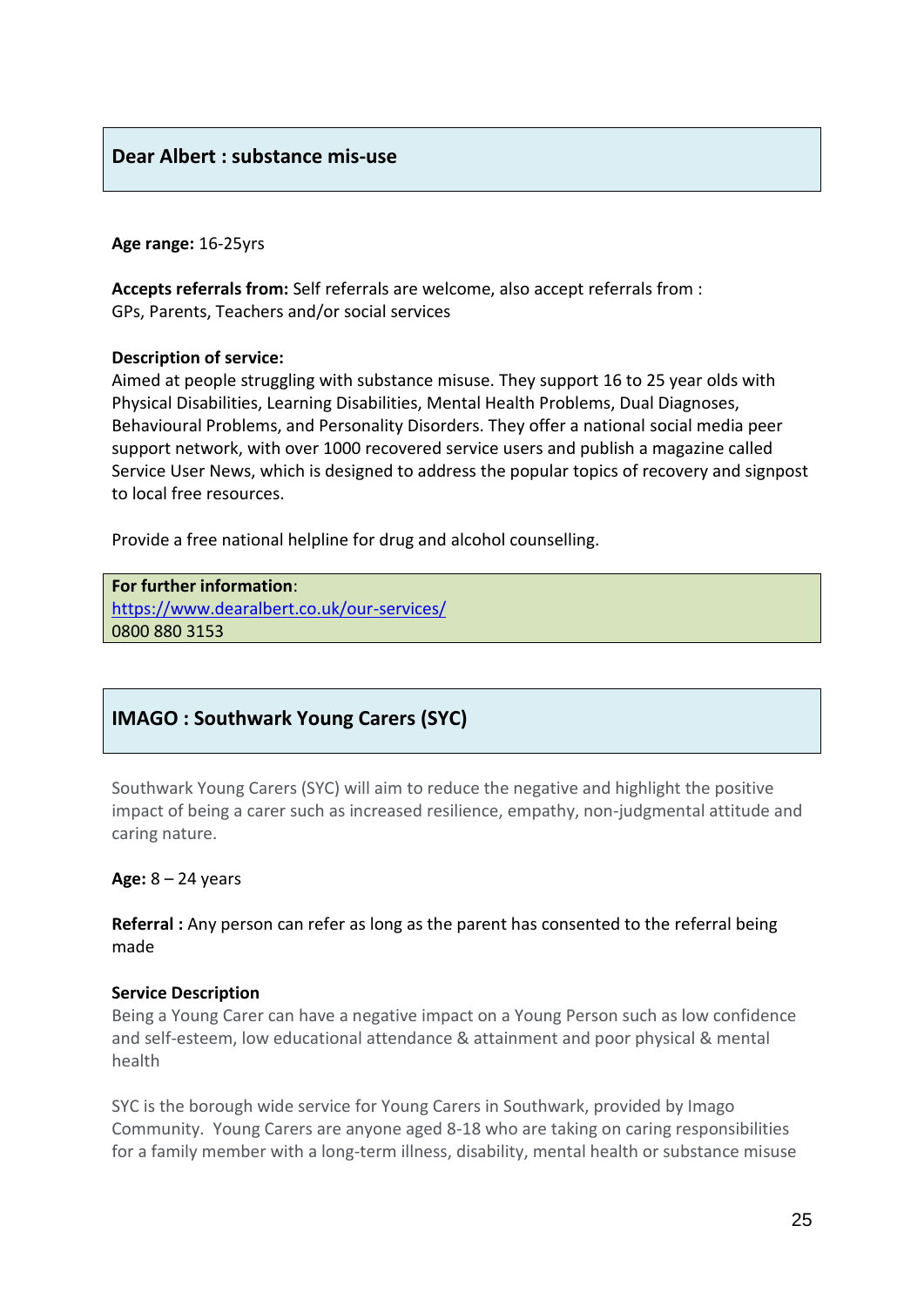issue. This can include caring for a disabled sibling. Young Adult Carers are those aged 18- 24.

Imago Young Carers works with schools, communities, and statutory and voluntary agencies to identify hidden young carers. Following assessment, Imago Young Carers offer a range of short-term interventions including signposting, one-to-one support, in school support and workshops.

#### **Cost**: no charge for this service

### **For further information:** 0300 111 1110 https://www.imago.community/Children-and-Young-People/Southwark-Young-Carers

## <span id="page-26-0"></span>**The Wave Project**

Using surfing to help young people improve their emotional and physical wellbeing

Referral To refer a young person to one of the programmes, your organisation will need to become a registered referral partner

#### **Service Description**

Courses are designed to help children to :

- Feel more positive about themselves
- Be more resilient to cope with other problems in their lives
- Have great self esteem and self worth
- Improve social wellbeing the ability to make friends and form social relationships, and
- Improve their vitality fitness, risk taking and passion for life

**For further information**: https://www.waveproject.co.uk/ 01637 820830

## <span id="page-26-1"></span>**YUVA : domestic violence intervention project**

Yuva offers confidential support for young people ages 11-18 (up to 25 for young people with additional needs) who want to change their behavior and/or develop improved awareness of healthy communication and relationships. The organisation helps young people to look at their abusive behaviour and find safe, non-abusive alternatives

**For further information**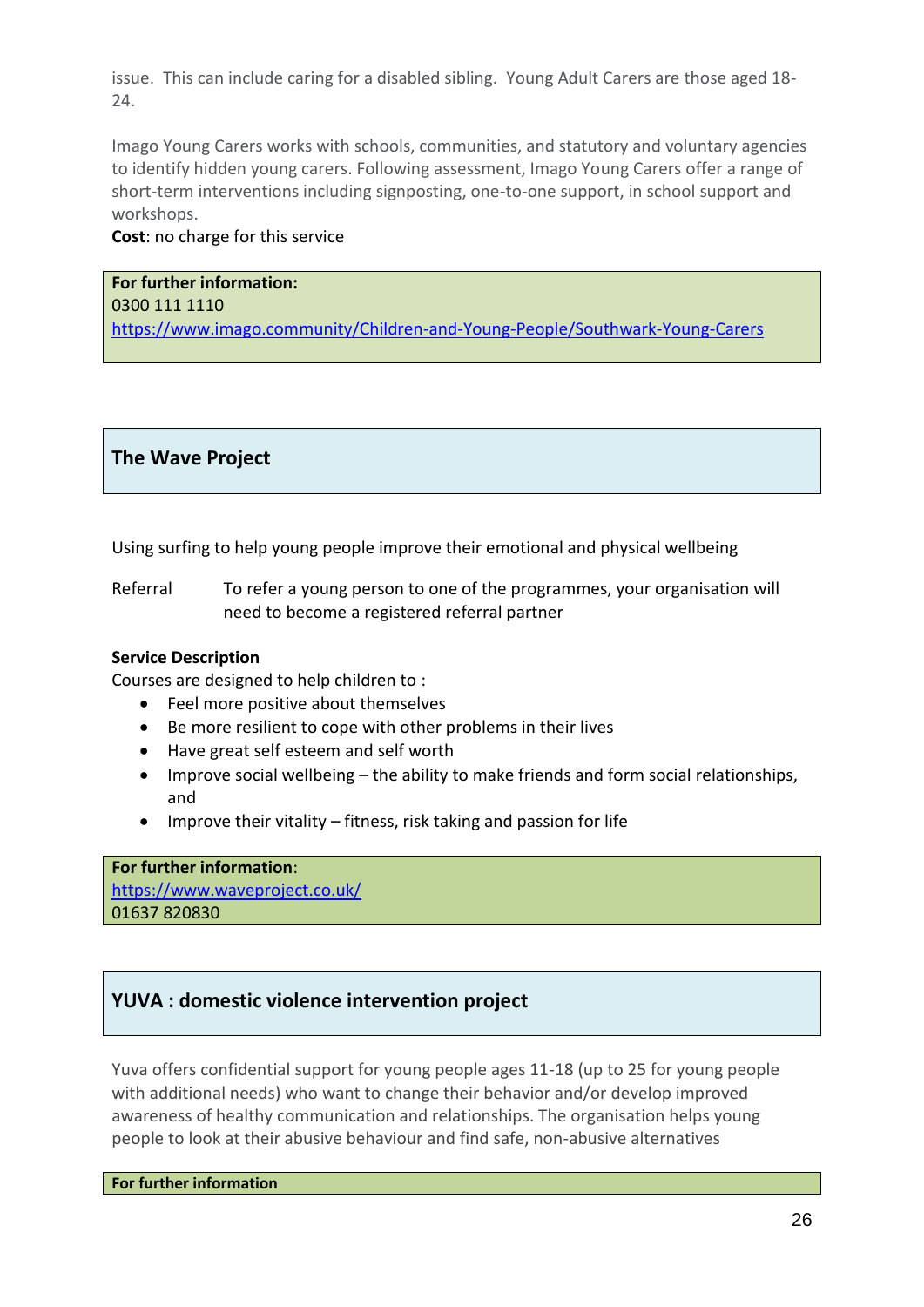**https://dvip.org/for-young-people/** 0208 741 8020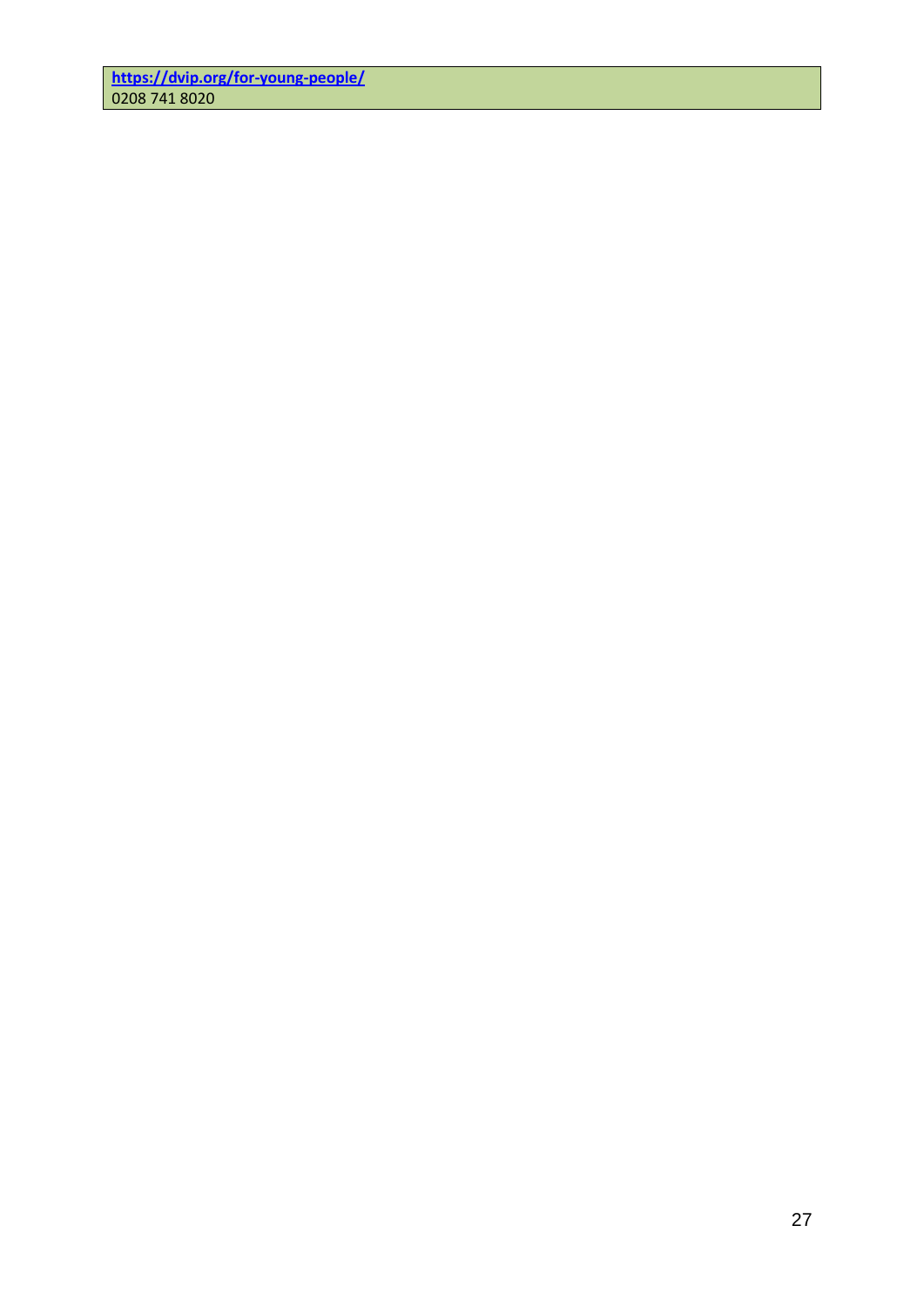# **USEFUL INFORMATION FOR SCHOOLS**

# <span id="page-28-1"></span><span id="page-28-0"></span>**Prevention and Early Intervention**

# Early Help Mental Health and Wellbeing Support for Young People in Southwark

| <b>Service</b>                           | <b>CHILDREN'S</b><br>WELLBEING<br><b>PRACTITIONERS</b>                                                                                                                                                            | <b>SOUTHWARK</b><br><b>SCHOOL</b><br><b>NURSING</b><br><b>SERVICE</b>                                                                                                                                                                                | <b>THE NEST</b>                                                                           | <b>KOOTH</b>                                                                                                                                                                 | <b>FAMILY</b><br><b>EARLY HELP</b>                                                         |  |  |  |  |  |
|------------------------------------------|-------------------------------------------------------------------------------------------------------------------------------------------------------------------------------------------------------------------|------------------------------------------------------------------------------------------------------------------------------------------------------------------------------------------------------------------------------------------------------|-------------------------------------------------------------------------------------------|------------------------------------------------------------------------------------------------------------------------------------------------------------------------------|--------------------------------------------------------------------------------------------|--|--|--|--|--|
|                                          | <b>NHS</b><br>South London<br>and Maudsley<br><b>NHS Foundation Trust</b>                                                                                                                                         | <b>B</b> Eveling<br><b>London</b><br>Guy's and St Thomas' MASS                                                                                                                                                                                       |                                                                                           | ke⊜th                                                                                                                                                                        | southwart<br>Council<br>southwark.gou.k                                                    |  |  |  |  |  |
| <b>Criteria for Using Service</b>        |                                                                                                                                                                                                                   |                                                                                                                                                                                                                                                      |                                                                                           |                                                                                                                                                                              |                                                                                            |  |  |  |  |  |
| Self-Referral                            |                                                                                                                                                                                                                   | v                                                                                                                                                                                                                                                    | ✓                                                                                         | v                                                                                                                                                                            | v                                                                                          |  |  |  |  |  |
| <b>Professional Referral</b>             | v                                                                                                                                                                                                                 | v                                                                                                                                                                                                                                                    |                                                                                           |                                                                                                                                                                              |                                                                                            |  |  |  |  |  |
| Age of client                            |                                                                                                                                                                                                                   |                                                                                                                                                                                                                                                      |                                                                                           |                                                                                                                                                                              |                                                                                            |  |  |  |  |  |
| $3-4$                                    | v                                                                                                                                                                                                                 |                                                                                                                                                                                                                                                      |                                                                                           |                                                                                                                                                                              | v                                                                                          |  |  |  |  |  |
| 5.9                                      | v                                                                                                                                                                                                                 | v                                                                                                                                                                                                                                                    |                                                                                           |                                                                                                                                                                              | v                                                                                          |  |  |  |  |  |
| 10                                       | v                                                                                                                                                                                                                 | v                                                                                                                                                                                                                                                    |                                                                                           | v                                                                                                                                                                            | v                                                                                          |  |  |  |  |  |
| $11 - 18$                                |                                                                                                                                                                                                                   |                                                                                                                                                                                                                                                      | v                                                                                         |                                                                                                                                                                              | v                                                                                          |  |  |  |  |  |
| 19-25                                    |                                                                                                                                                                                                                   |                                                                                                                                                                                                                                                      | v                                                                                         | v                                                                                                                                                                            |                                                                                            |  |  |  |  |  |
| Living or at school in                   |                                                                                                                                                                                                                   |                                                                                                                                                                                                                                                      |                                                                                           |                                                                                                                                                                              |                                                                                            |  |  |  |  |  |
| Southwark                                | v                                                                                                                                                                                                                 | v                                                                                                                                                                                                                                                    | ✓                                                                                         | v                                                                                                                                                                            | v                                                                                          |  |  |  |  |  |
| Lambeth                                  |                                                                                                                                                                                                                   |                                                                                                                                                                                                                                                      |                                                                                           |                                                                                                                                                                              |                                                                                            |  |  |  |  |  |
|                                          |                                                                                                                                                                                                                   |                                                                                                                                                                                                                                                      | <b>What the Service Offers</b>                                                            |                                                                                                                                                                              |                                                                                            |  |  |  |  |  |
|                                          |                                                                                                                                                                                                                   |                                                                                                                                                                                                                                                      |                                                                                           |                                                                                                                                                                              |                                                                                            |  |  |  |  |  |
| Information,                             | v                                                                                                                                                                                                                 |                                                                                                                                                                                                                                                      |                                                                                           | v                                                                                                                                                                            |                                                                                            |  |  |  |  |  |
| <b>Advice &amp; Guidance</b>             |                                                                                                                                                                                                                   | v                                                                                                                                                                                                                                                    | v                                                                                         |                                                                                                                                                                              |                                                                                            |  |  |  |  |  |
| <b>Contact Options</b>                   |                                                                                                                                                                                                                   |                                                                                                                                                                                                                                                      |                                                                                           |                                                                                                                                                                              |                                                                                            |  |  |  |  |  |
| Face to face                             | v                                                                                                                                                                                                                 | v                                                                                                                                                                                                                                                    | v                                                                                         |                                                                                                                                                                              | v                                                                                          |  |  |  |  |  |
| Phone                                    | v                                                                                                                                                                                                                 | v                                                                                                                                                                                                                                                    | v                                                                                         |                                                                                                                                                                              | v                                                                                          |  |  |  |  |  |
| <b>Video link</b>                        |                                                                                                                                                                                                                   | v                                                                                                                                                                                                                                                    | v                                                                                         | v                                                                                                                                                                            | v                                                                                          |  |  |  |  |  |
| Web or Text Chat<br><b>Support Offer</b> | · 1:2:1 guided self-<br>help for 8 weeks<br>based on CBT<br>principles<br>· Sessions for parents<br>where useful.<br>. CBT skills and<br>psychoeducation<br>workshops for<br>young people,<br>parents & teachers. | $\mathbf{v}$<br>. Drop-ins based in<br>schools or health<br>centres.<br>· Appointments to<br>discuss concerns<br>in more depth &<br>explore support<br>with other services.<br>. Healthy lifestyle and<br>relationship advice<br>plus C-Card scheme. | v<br>. 1:2:1 support for<br>6-12 weeks with a<br>therapeutic team or<br>wellbeing coaches | · Drop in online<br>chat function<br>with qualified<br>psychotherapists.<br>$\bullet$ Booked 1:2:1<br>counselling sessions.<br>· Group chats and<br>themed message<br>forums | . Whole Family<br>Support<br>· Parenting<br>Programmes<br>. Children and Family<br>Centres |  |  |  |  |  |
| <b>Hours</b>                             | Mon-Fri<br>09:00 - 17:00                                                                                                                                                                                          | Mon-Fri<br>09:00 - 17:00                                                                                                                                                                                                                             | Mon-Fri<br>$12:00 - 18:00$                                                                | Mon-Fri<br>12:00 - 22:00<br>Sat & Sun<br>18:00 - 22:00                                                                                                                       | Mon-Fri<br>09:00-17:00<br><b>Evening visits</b><br>available for families                  |  |  |  |  |  |

March 2021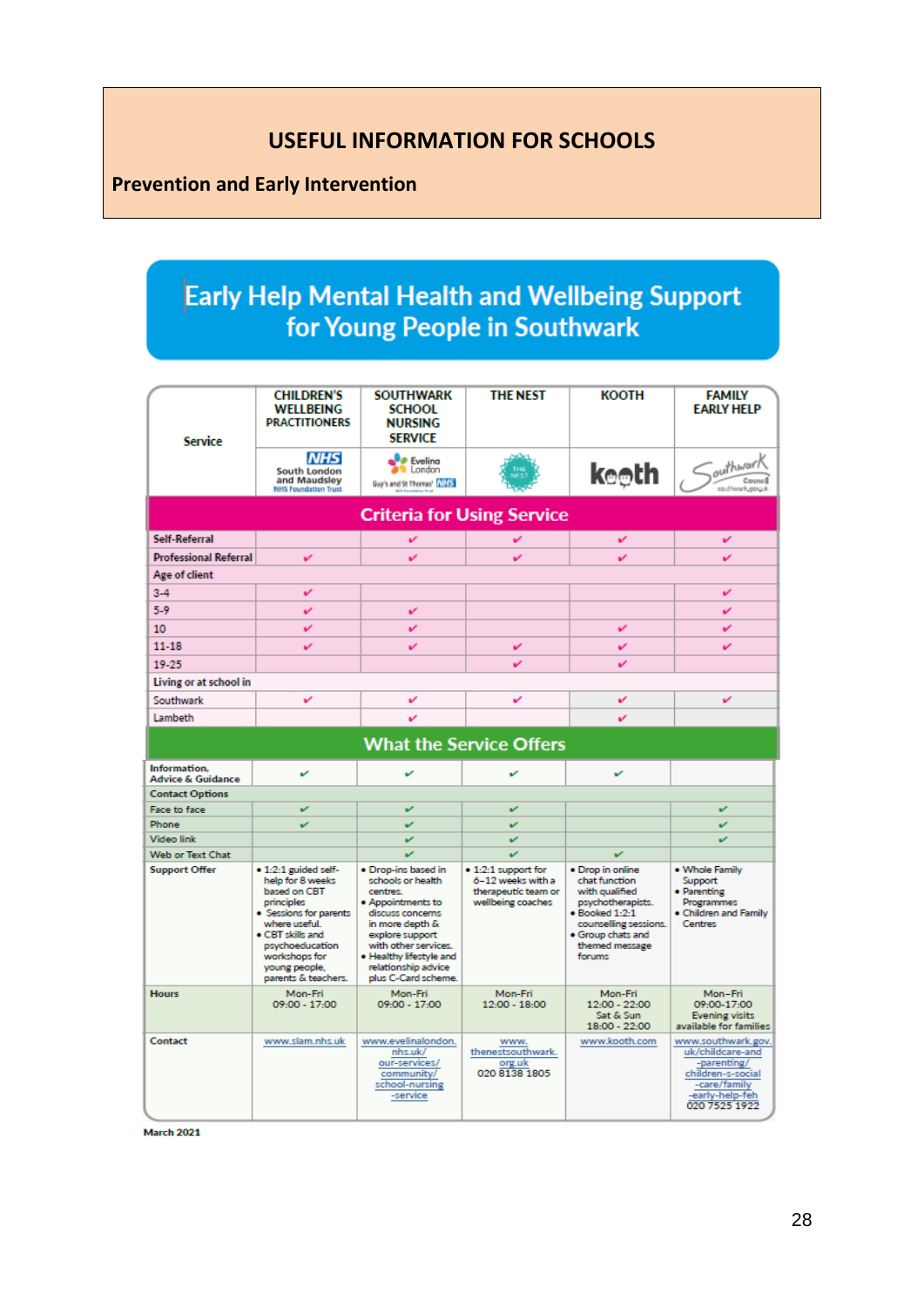## <span id="page-29-0"></span>**Mentally Healthy Schools**

Mentally Healthy Schools is a free website for UK primary and secondary schools and further education settings, offering school staff information, advice and practical resources to better understand and promote pupils' mental health and wellbeing

Early intervention is key to giving young people the best start in life. This website aims to give primary and secondary school staff the information and practical resources they need to best support pupils.

The site is divided into five sections:

- **Getting started:** a guidance section for teachers and leaders to understand mental health and its place in school and college settings.
- **Resource library:** quality-assured lesson plans, assembly plans and PSHE resources to support and assist in teaching and learning about general mental health and wellbeing as well as specific topics.
- **Risks and protective factors:** a look at the issues which can undermine a child's mental health, including bullying, family breakdown and more. Includes information on identifying pupils who may be at risk and practical resources to help support and build resilience.
- **Mental health needs** focuses on the specific types of mental health difficulties children may struggle with. It helps school and college settings understand their role and what they can do to promote pupils' recovery.
- **Whole school approach:** helps school leaders develop the wider support across the school to help children, families and staff thrive.

All of the resources are free, and all have been quality-assured by mental health experts at the Anna Freud National Centre for Children and Families. The website signposts a range of resources from sector leading organisations such as lesson plans, classroom activities, assembly plans, information and guidance. These are all housed in the resource library, where you can filter by age, location, topic and more to find the resource you need.

https://www.mentallyhealthyschools.org.uk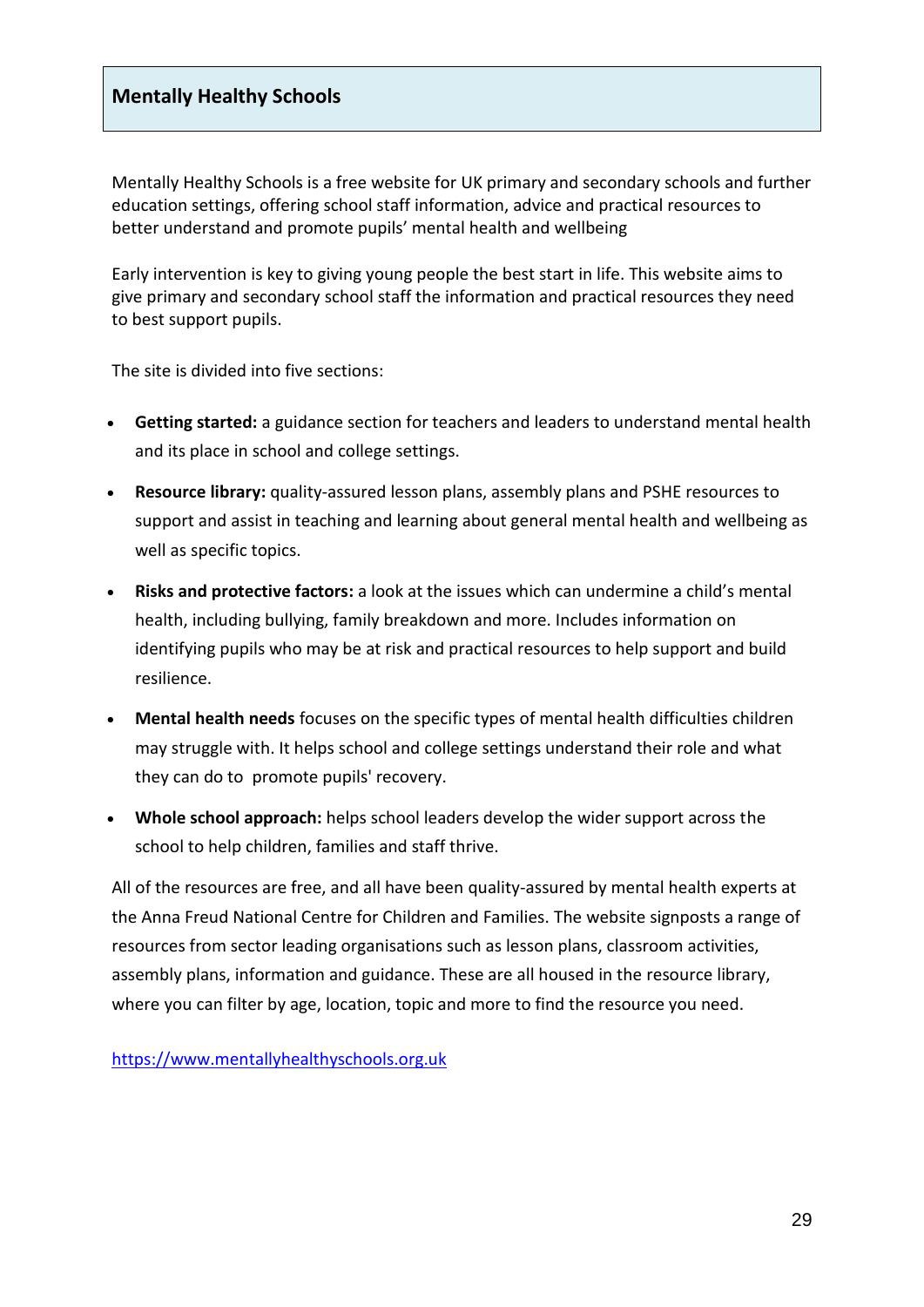## <span id="page-30-0"></span>**School Nursing Service**

The school nursing service provides a health service to children and young people in schools, other educational establishments and children out of school.

Led by specialist school nurse team leaders; they work all year round, including during the school holidays.

The service is confidential.

#### **Core services in all schools:**

- Ad hoc health assessments: relating to concerns around child protection and child in need reviews
- Health screening
- Care plans for children with additional health needs, for example diabetes, asthma and epilepsy
- Children with special needs: supporting parents and advising teaching staff **Primary schools**
- Targeted school entry health assessments
- Childhood measurement programme: reception and year six
- Working with teaching staff to deliver personal, social and health education (PSHE)
- Classroom based health promotion sessions
- Parenting support at home and school
- Healthy weight specialist nurses to support children aged 5-12 who have been identified as being above a healthy weight.
- **Secondary schools**
- Confidential school nurse drop-in sessions
- Working with teaching staff to deliver personal, social and health education (PSHE)
- Health promotion providing advice on a range of topics, including: sexual health, smoking, maintaining a healthy body weight, drugs and alcohol
- ChatHealth a confidential school nurse messaging service for young people aged 11-19 years

If you would like to make a referral to School Nursing service: www.evelinalondon.nhs.uk/our-services/community/school-nursing-service/referrals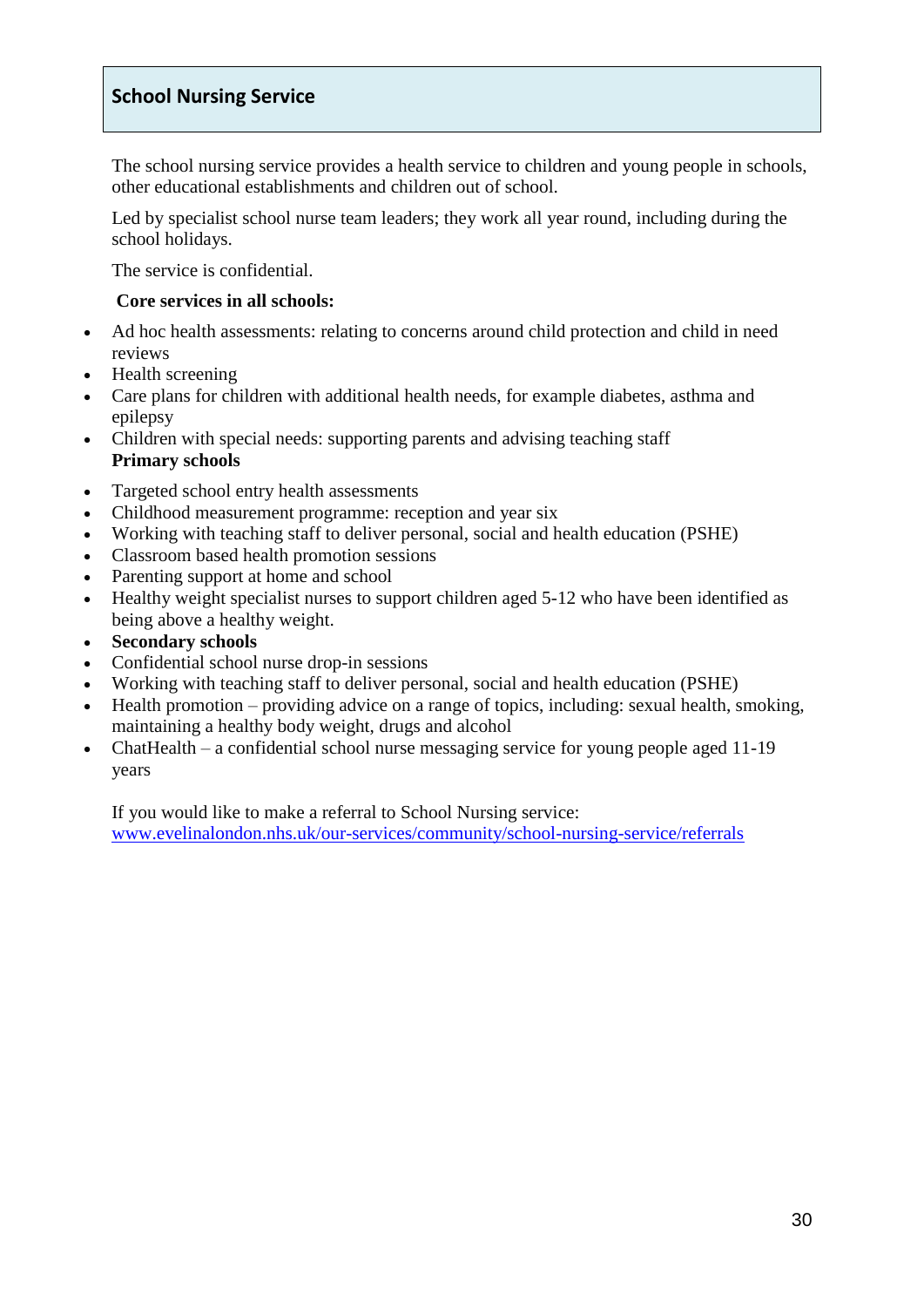## **CHILDREN'S SOCIAL CARE**

### <span id="page-31-1"></span><span id="page-31-0"></span>**Making a referral to Children's Social Care**

Schools can make a **'Request for Help and Support'** if you think a child or family has additional emerging, complex or acute needs which require a multi-agency intervention; for example, persistent truanting, chronic/recurring health problems, or behaviour is harmful to self and others. **Before making this request you should gain consent of the child/young person or family concerned.**

#### **Additional information**

If you're unsure whether a family is suitable for Family Early Help, contact the Family Early Help duty manager on 020 7525 1922 for advice and guidance

**https://www.southwark.gov.uk/childcare-and-parenting/children-s-social-care/familyearly-help-feh/making-a-referral?chapter=2**

Please note that if you have any immediate safeguarding concerns regarding a child or young person you must complete the Southwark Multi-Agency Safeguarding Hub (MASH) referral form and send to mash@southwark.gov.uk or call on **0207 525 1921**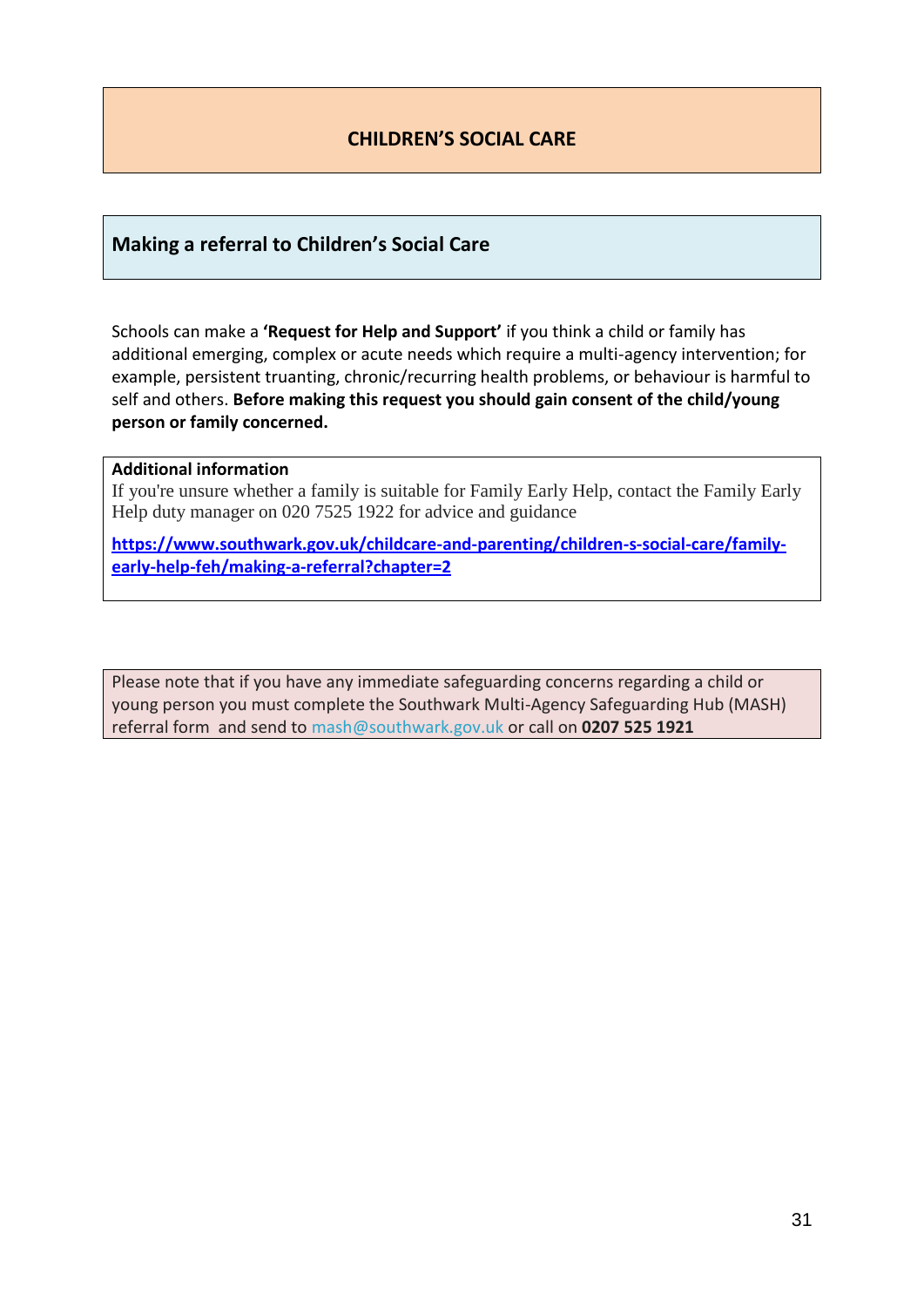# <span id="page-32-0"></span>**CHILDREN & YOUNG PEOPLE LIVING IN GREENWICH**

Children and Young people living in Greenwich have access to Greenwich CAMHS http://oxleas.nhs.uk/services/

## <span id="page-32-1"></span>**CHILDREN & YOUNG PEOPLE LIVING IN LAMBETH**

Children and Young people living in Lambeth have access to Lambeth CAMHS https://www.slam.nhs.uk/our-services/camhs/camhs-services/lambeth-camhs/

## **Additional support includes:**

## **The Well Centre**

Age 11 – 20

The Well Centre is a health hub where young people ca see a doctor, counsellor or wellbeing practitioner to discuss any health concerns or worries in a safe. Confidential space. https://www.thewellcentre.org/referrals.html

# <span id="page-32-2"></span>**CHILDREN & YOUNG PEOPLE LIVING IN LEWISHAM**

Children and Young people living in Lewisham have access to Lewisham CAMHS https://www.slam.nhs.uk/our-services/camhs/camhs-services/lewisham-camhs/

## **Additional support includes:**

#### **Compass**

Age 10 – 19 (up to 25 with additional needs)

A free, confidential health and wellbeing service for children and young people who need support with issues related to drugs, alcohol, emotional and mental health and sexual health.

Compass@THEHUB works in partnership with Kooth to deliver a free online counselling service.

Support with:

- Drug or alcohol use
- Emotional health and wellbeing
- Sexual health

ChatHealth confidential text messaging on **07507 331 526** Telephone on **020 8690 3020** https://www.compass-uk.org/services/lewisham-compassthehub/ 020 8690 3020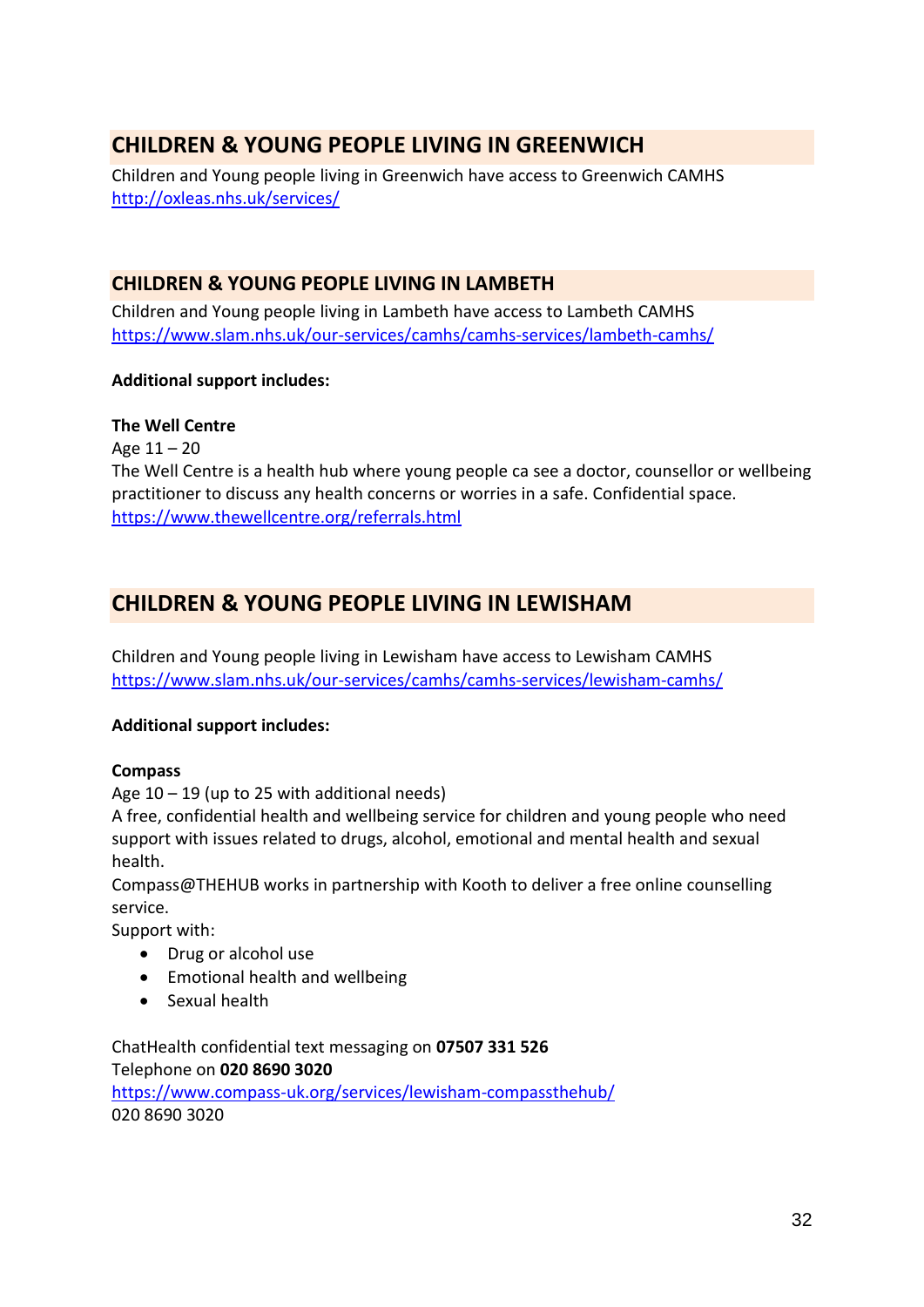#### **Place2Be**

- **Provides support early** to spot mental health problems before they develop and help children cope with challenges throughout their lives
- **Uses an effective therapeutic approach** which is backed by research and combines several ways of working
- **Offers a menu of different services**, including advice and support for families and school staff, to build resilience and raise awareness of mental health across the whole school community